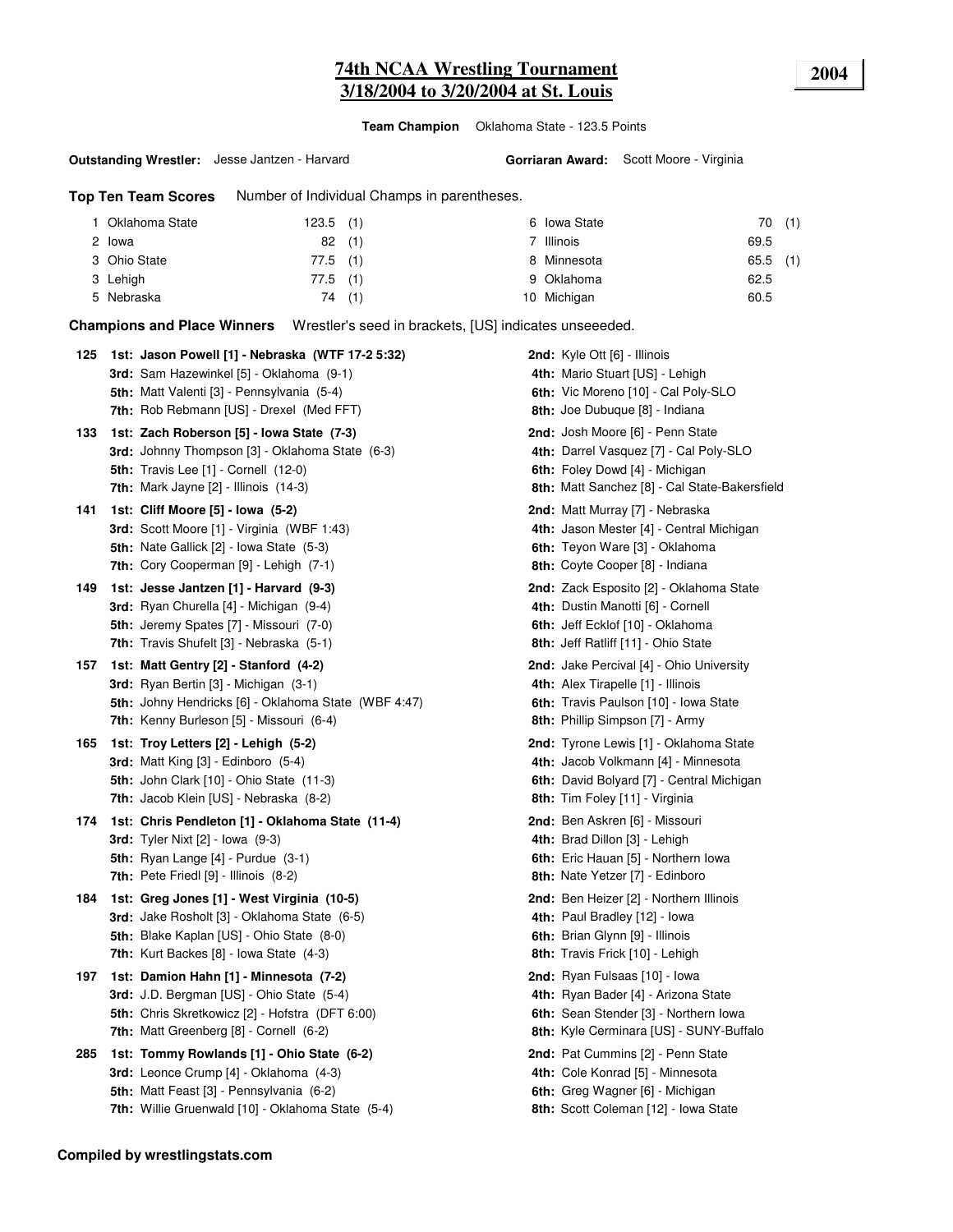| Jason Powell, Nebraska [1]                 |                              |                    |                        |                      |
|--------------------------------------------|------------------------------|--------------------|------------------------|----------------------|
| Chris Helgeson, Northern Iowa              | Jason Powell 10-1            |                    |                        |                      |
| Grant Nakamura, Iowa State                 | Drew Opfer 11-8              | Jason Powell 13-1  |                        | 125 Weight Class     |
| Drew Opfer, Kent State                     |                              |                    |                        |                      |
| Mark Moos, Michigan [9]                    |                              |                    | Jason Powell Fall 4:28 |                      |
| Jeremy Hartum, North Carolina State        | Jeremy Hartum 5-4            |                    |                        |                      |
| Rob Rebmann, Drexel                        |                              | Rob Rebmann 2-1    |                        |                      |
| Matthew Pitts, Tennessee-Chattanooga       | Rob Rebmann 8-1              |                    |                        |                      |
| Sam Hazewinkel, Oklahoma [5]               |                              |                    |                        | Jason Powell 6-3     |
| Casey Brewster, West Virginia              | Sam Hazewinkel Fall 4:18     |                    |                        |                      |
| Ben Watson, Slippery Rock                  | Efren Ceballos TF 17-2       | Sam Hazewinkel 7-6 |                        |                      |
| Efren Ceballos, Cal State-Bakersfield [12] |                              |                    |                        |                      |
| DeAngelo Penn, Cleveland State             |                              |                    | Sam Hazewinkel 12-5    |                      |
| Christian Bowerman, Fresno State           | Christian Bowerman Fall 4:26 |                    |                        |                      |
| Mario Stuart, Lehigh                       |                              | Mario Stuart 6-2   |                        |                      |
| Tom Clum, Wisconsin [4]                    | Mario Stuart 8-2             |                    |                        |                      |
| Matt Valenti, Pennsylvania [3]             |                              |                    |                        | Jason Powell TF 17-2 |
| Mark McKnight, SUNY-Buffalo                | Mark McKnight 2-2 TB         |                    |                        |                      |
| Tanner Gardner, Stanford                   |                              | Mark McKnight 7-5  |                        |                      |
| Mike Mormile, Cornell                      | Mike Mormile 4-2             |                    |                        |                      |
| Bobbe Lowe, Minnesota [11]                 |                              |                    | Kyle Ott 8-5           |                      |
| Chris Staylor, Arizona State               | Bobbe Lowe 11-5              |                    |                        |                      |
| Christian Smith, Duke                      |                              | Kyle Ott 9-4       |                        |                      |
| Kyle Ott, Illinois [6]                     | Kyle Ott 20-7                |                    |                        |                      |
| Tom Noto, Hofstra [7]                      |                              |                    |                        | Kyle Ott 3-2         |
| Tommy Schurkamp, California-Davis          | Tom Noto 9-4                 |                    |                        |                      |
| Adam Smith, Penn State                     |                              | Vic Moreno 3-2     |                        |                      |
| Vic Moreno, Cal Poly-SLO [10]              | Vic Moreno 3-2               |                    |                        |                      |
| John Velez, Northwestern                   |                              |                    | Vic Moreno 3-1 OT      |                      |
| Ryan McClester, Citadel                    | John Velez 7-2               |                    |                        |                      |
| Jesse Miramontes, Cal State-Fullerton      |                              | Luke Eustice 3-1   |                        |                      |
|                                            |                              |                    |                        |                      |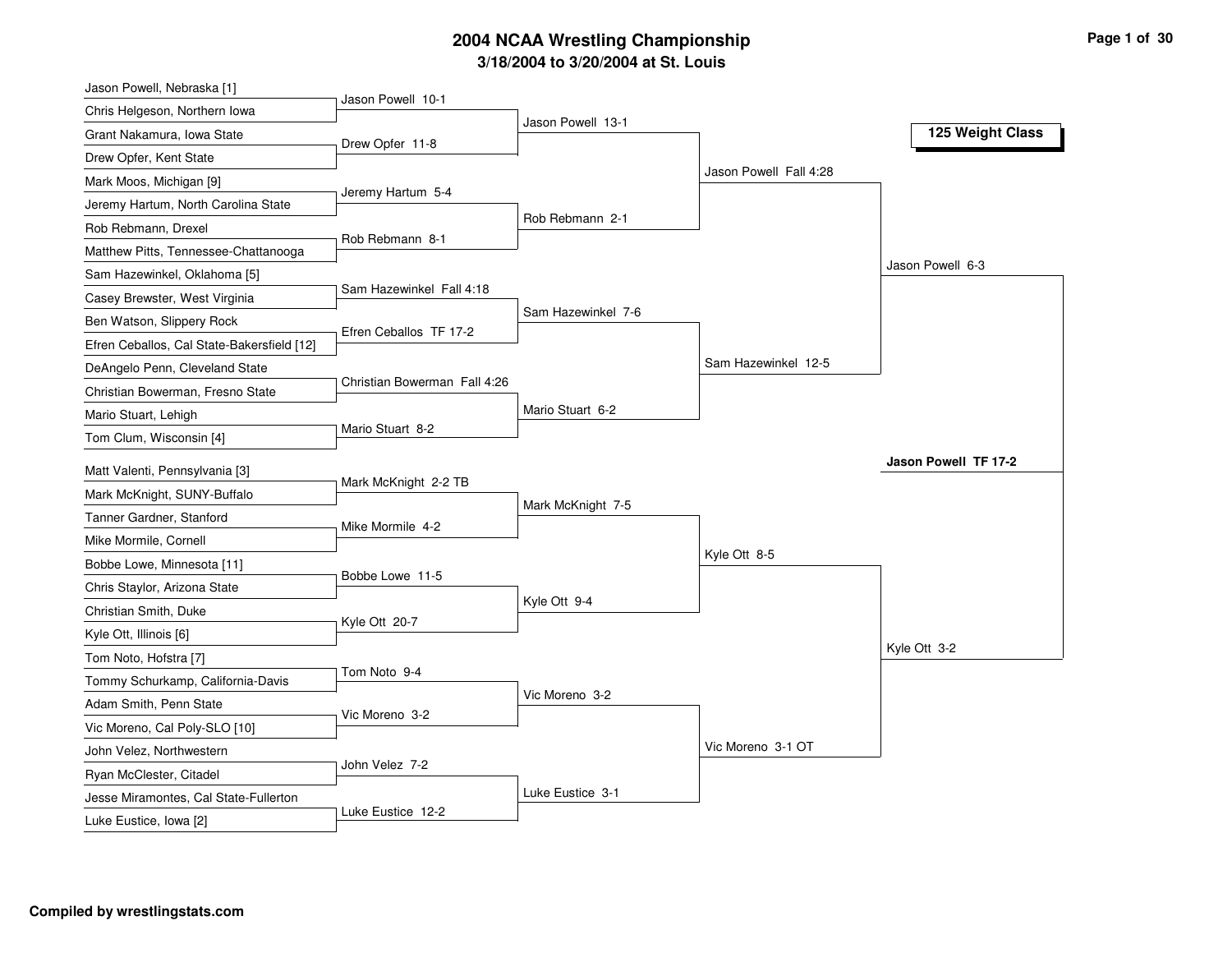| Miramontes, Cal State-Fullerton |                               |                   |                        |                |                                             |
|---------------------------------|-------------------------------|-------------------|------------------------|----------------|---------------------------------------------|
| McClester, Citadel              | McClester TF 15-0 6:43        |                   |                        |                |                                             |
|                                 |                               | Ceballos 11-10    |                        |                | <b>125 Consolation Bracket</b>              |
|                                 | Ceballos, Cal State-Bakersfie |                   |                        |                |                                             |
| Smith, Penn State               |                               |                   | Dubuque 6-3            |                |                                             |
| Dubuque, Indiana                | Dubuque 5-3                   |                   |                        | Dubuque 6-4    |                                             |
|                                 |                               | Dubuque Fall 3:49 |                        |                |                                             |
|                                 | Bowerman, Fresno State        |                   | McKnight, SUNY-Buffalo |                |                                             |
| Smith, Duke                     |                               |                   |                        |                | Valenti DFT 6:13                            |
| Staylor, Arizona State          | Staylor 10-7                  |                   |                        |                |                                             |
|                                 |                               | Opfer Fall 2:01   |                        |                | Hazewinkel 2-0                              |
|                                 | Opfer, Kent State             |                   |                        |                | Hazewinkel, Oklahoma                        |
| Gardner, Stanford               |                               |                   | Valenti 9-6            |                |                                             |
|                                 | Valenti 10-7 TB               |                   |                        | Valenti 3-2 OT |                                             |
| Valenti, Pennsylvania           |                               | Valenti Fall 4:32 |                        |                |                                             |
|                                 | Hartum, North Carolina State  |                   | Eustice, Iowa          |                | Third Place: Sam Hazewinkel, Oklahoma 9-1   |
|                                 |                               |                   |                        |                | Fourth Place: Mario Stuart, Lehigh          |
| Clum, Wisconsin                 | Clum Fall 0:37                |                   |                        |                | Fifth Place: Matt Valenti, Pennsylvania 5-4 |
| Penn, Cleveland State           |                               | Noto 15-5         |                        |                | Sixth Place: Vic Moreno, Cal Poly-SLO       |
|                                 | Noto, Hofstra                 |                   |                        |                | Seventh Place: Rob Rebmann, Drexel Med FFT  |
|                                 |                               |                   | Noto DFT 6:18          |                |                                             |
| Watson, Slippery Rock           | Derstine 13-7                 |                   |                        |                | Eighth Place: Joe Dubuque, Indiana          |
| Derstine, Clarion               |                               |                   |                        | Rebmann 6-4 OT |                                             |
|                                 |                               | Velez 10-2        |                        |                |                                             |
|                                 | Velez, Northwestern           |                   | Rebmann, Drexel        |                |                                             |
| Pitts, Tennessee-Chattanooga    |                               |                   |                        |                | Stuart 7-3                                  |
| Moos, Michigan                  | Pitts 13-5                    |                   |                        |                |                                             |
|                                 |                               | Pitts Fall 6:26   |                        |                | Stuart 4-2 TB                               |
|                                 | Mormile, Cornell              |                   |                        |                | Moreno, Cal Poly-SLO                        |
|                                 |                               |                   | Pitts 11-4             |                |                                             |
| Nakamura, Iowa State            | Nakamura 5-2                  |                   |                        |                |                                             |
| Helgeson, Northern Iowa         |                               | Lowe 4-2 OT       |                        | Stuart 14-9    |                                             |
|                                 |                               |                   |                        |                |                                             |
|                                 | Lowe, Minnesota               |                   | Stuart, Lehigh         |                |                                             |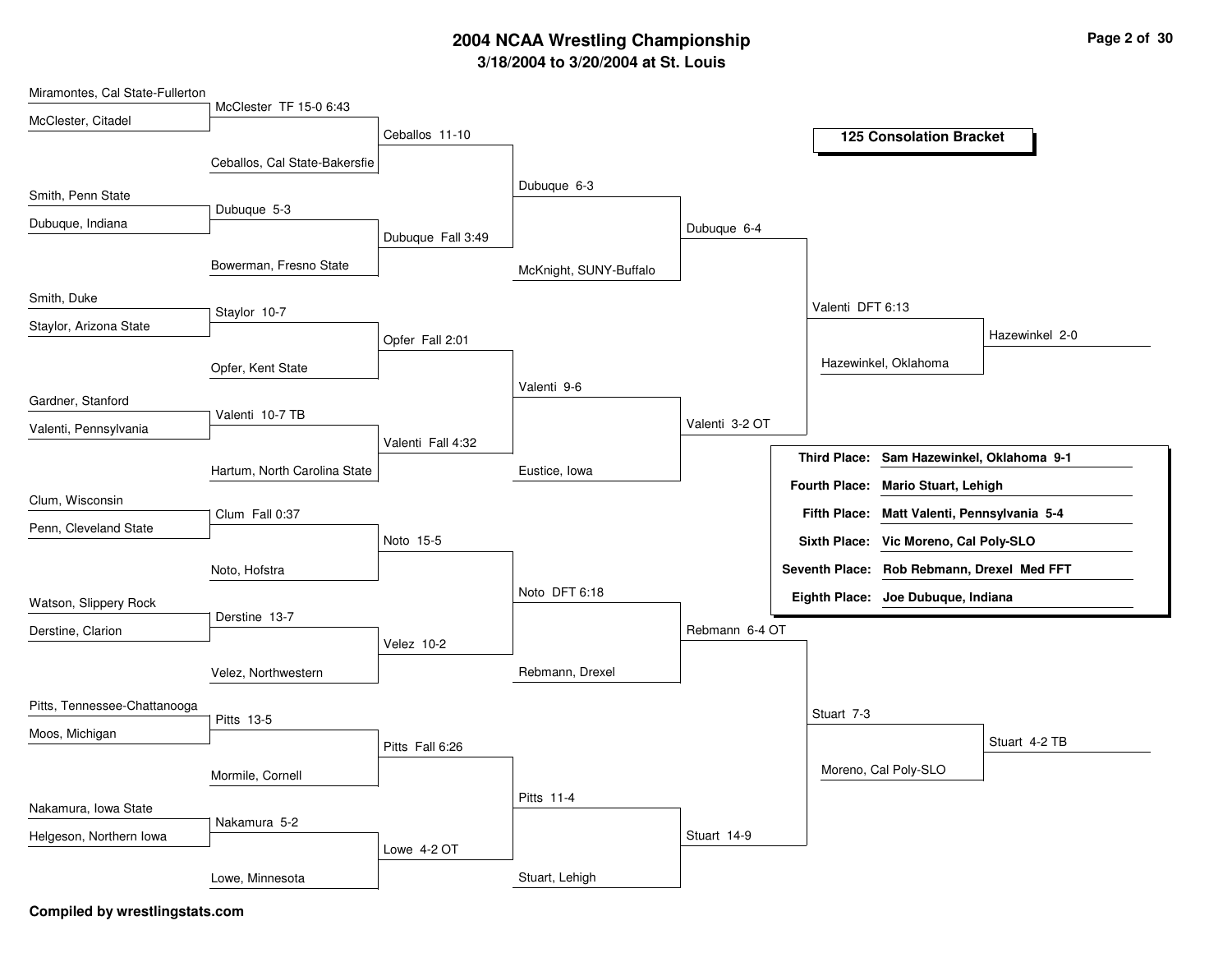#### **Championship Pigtail Bouts for 125**

| Kyle Ott - Illinois                      |                 |
|------------------------------------------|-----------------|
|                                          | Ott Fall 3:59   |
| Peter Derstine - Clarion                 |                 |
| Efren Ceballos - Cal State-Bakersfield   |                 |
| Jeff Sato - Columbia                     | Ceballos 5-2    |
| Matthew Pitts - Tennessee-Chattanooga    |                 |
| Joe Dubuque - Indiana                    | Pitts Fall 3:22 |
|                                          |                 |
| <b>Consolation Pigtail Bouts for 125</b> |                 |
| Peter Derstine - Clarion                 |                 |
| Casey Brewster - West Virginia           | Derstine 13-6   |
|                                          |                 |
| Chris Staylor - Arizona State            |                 |
| Jeff Sato - Columbia                     | Staylor 7-0     |
| Joe Dubuque - Indiana                    |                 |
|                                          | Dubuque 9-4     |
| Tommy Schurkamp - California-Davis       |                 |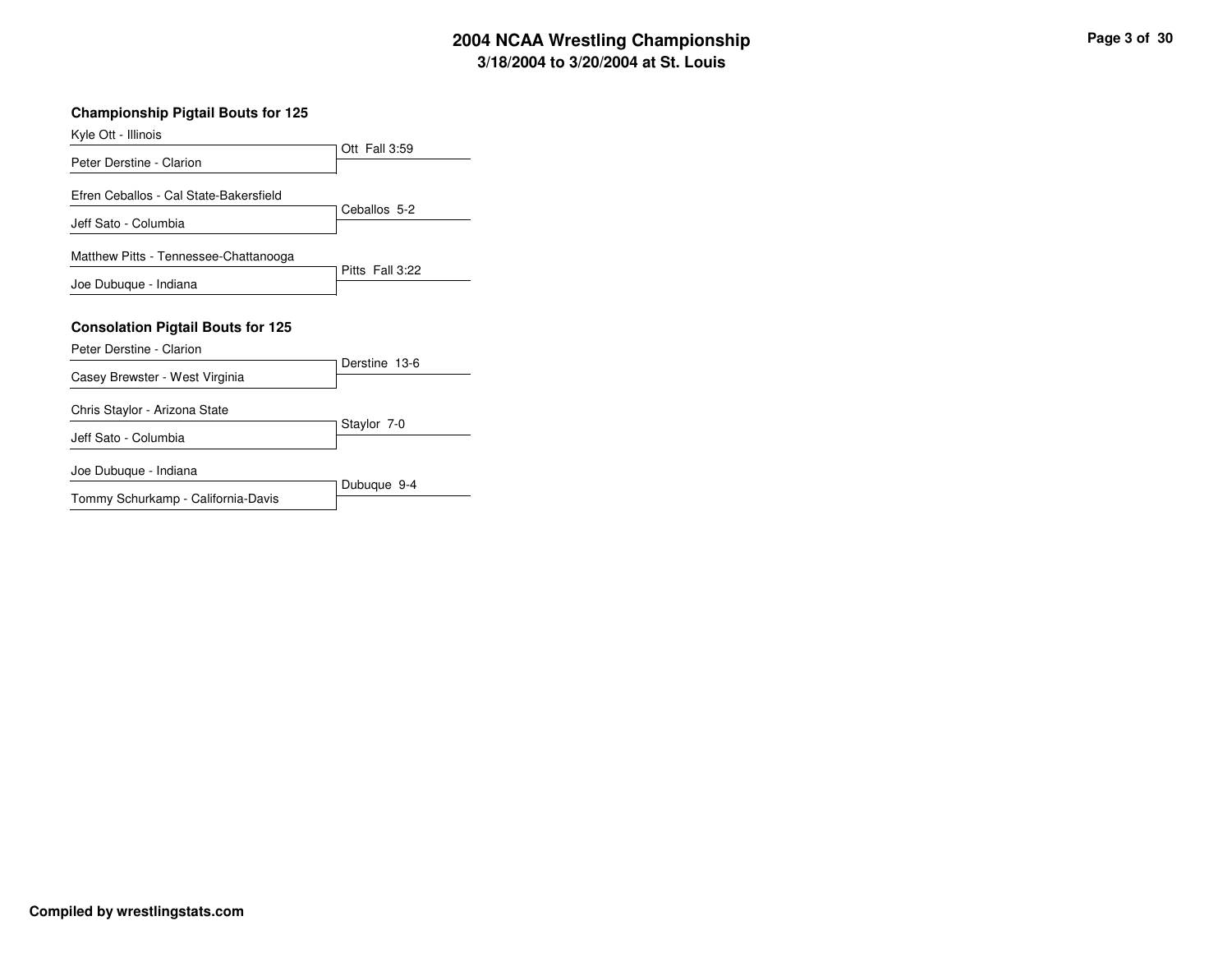| Travis Lee, Cornell [1]                 |                         |                         |                       |                   |
|-----------------------------------------|-------------------------|-------------------------|-----------------------|-------------------|
| Derek Moore, California-Davis           | Travis Lee Fall 5:34    |                         |                       |                   |
| Pat Dowty, Eastern Illinois             | Pat Dowty 10-3          | Travis Lee TF 19-4      |                       | 133 Weight Class  |
| Jacob Gray, Edinboro                    |                         |                         |                       |                   |
| Matt Keller, Nebraska [9]               |                         |                         | Travis Lee Fall 6:22  |                   |
| Paul Gross, Stanford                    | Matt Keller 11-9        |                         |                       |                   |
| Trent Goodale, Iowa                     |                         | Matt Sanchez Fall 4:57  |                       |                   |
| Matt Sanchez, Cal State-Bakersfield [8] | Matt Sanchez 14-6       |                         |                       |                   |
| Zach Roberson, Iowa State [5]           |                         |                         |                       | Zach Roberson 6-3 |
| Matt Ciasulli, Lehigh                   | Zach Roberson 8-1       |                         |                       |                   |
| Sean Markey, Citadel                    |                         | Zach Roberson Fall 3:56 |                       |                   |
| Jordan Webster, Central Michigan [12]   | Sean Markey 6-4         |                         |                       |                   |
| Josh Priewski, Gardner-Webb             |                         |                         | Zach Roberson 3-1     |                   |
| Scott Jorgenson, Boise State            | Scott Jorgenson 6-1     |                         |                       |                   |
| Joe Cristaldi, Drexel                   |                         | Foley Dowd 3-2          |                       |                   |
| Foley Dowd, Michigan [4]                | Foley Dowd 13-4         |                         |                       |                   |
| Johnny Thompson, Oklahoma State [3]     |                         |                         |                       | Zach Roberson 7-3 |
| Mike Messina, Sacred Heart              | Johnny Thompson 4-2     |                         |                       |                   |
| Rene Hernandez, Purdue                  |                         | Johnny Thompson 10-5    |                       |                   |
| Josh Keefe, Tennessee-Chattanooga       | Josh Keefe Fall 6:44    |                         |                       |                   |
| Ed Gutnik, Wisconsin [11]               |                         |                         | Josh Moore 8-7        |                   |
| Brandon Strong, Air Force               | Ed Gutnik Fall 6:07     |                         |                       |                   |
| Don Fisch, Rider                        |                         | Josh Moore 1-0          |                       |                   |
| Josh Moore, Penn State [6]              | Josh Moore Fall 1:02    |                         |                       |                   |
| Darrel Vasquez, Cal Poly-SLO [7]        |                         |                         |                       | Josh Moore 5-4    |
| Adam Benitez, Duke                      | Darrel Vasquez 12-4     |                         |                       |                   |
| Bryan Hart, Bloomsburg                  |                         | Darrel Vasquez 3-2      |                       |                   |
| Sam Hiatt, Northern Illinois [10]       | Sam Hiatt 11-3          |                         |                       |                   |
| Mimi Miller, Oklahoma                   |                         |                         | Darrel Vasquez 9-8 TB |                   |
| Quincy Osborn, Minnesota                | Mimi Miller 9-2         |                         |                       |                   |
| Steve Sutton, Columbia                  |                         | Mark Jayne 7-3          |                       |                   |
|                                         | Mark Jayne TF 21-6 7:00 |                         |                       |                   |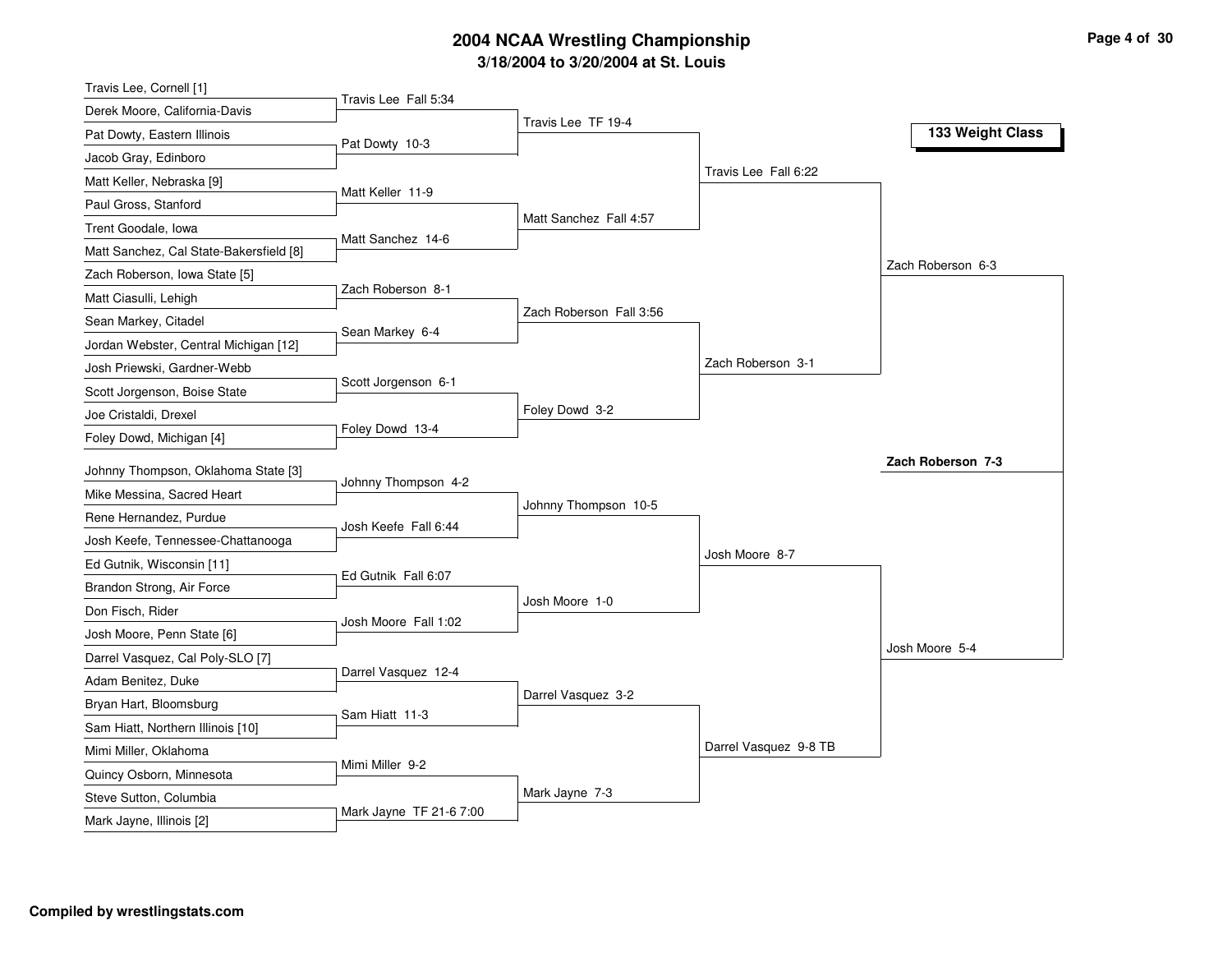| Osborn, Minnesota<br>Osborn 7-1<br><b>133 Consolation Bracket</b><br>Markey, Citadel<br>Jorgenson 4-3 TB<br>Hart, Bloomsburg<br>Benitez 10-2<br>Benitez, Duke<br>Thompson 3-2<br>Jorgenson 12-5<br>Jorgenson, Boise State<br>Thompson, Oklahoma State<br>Hoffman, Virginia Tech<br>Thompson Fall 5:33<br>Hoffman Fall 2:53<br>Strong, Air Force<br>Thompson 10-8<br>Hoffman 13-6<br>Lee, Cornell<br>Dowty, Eastern Illinois<br>Keller 11-6<br>Hernandez, Purdue<br>Hernandez 9-8<br>Jayne 12-5<br>Messina, Sacred Heart<br>Keller 7-4<br><b>Third Place:</b><br>Johnny Thompson, Oklahoma State 6-3<br>Keller, Nebraska<br>Jayne, Illinois<br>Fourth Place: Darrel Vasquez, Cal Poly-SLO<br>Cristaldi, Drexel<br>Fifth Place: Travis Lee, Cornell 12-0<br>Cristaldi 10-6<br>Priewski, Gardner-Webb<br><b>Hiatt 13-4</b><br>Sixth Place: Foley Dowd, Michigan<br>Seventh Place: Mark Jayne, Illinois 14-3<br>Hiatt, Northern Illinois<br>Hiatt 7-6<br>Eighth Place: Matt Sanchez, Cal State-Bakersfield<br>Webster, Central Michigan<br>Ciasulli 4-2 OT<br>Sanchez 4-3<br>Ciasulli, Lehigh<br>Miller <sub>7-4</sub><br>Sanchez, Cal State-Bakersfi<br>Miller, Oklahoma<br>Goodale, Iowa<br>Dowd 7-4<br>Gross Fall 3:52<br>Gross, Stanford<br>Vasquez 8-2<br>Gross 14-7<br>Vasquez, Cal Poly-SLO<br>Keefe, Tennessee-Chattanoo<br>Moore 11-5<br>Gray, Edinboro | Sutton, Columbia | Osborn 11-3 |  |  |  |  |
|--------------------------------------------------------------------------------------------------------------------------------------------------------------------------------------------------------------------------------------------------------------------------------------------------------------------------------------------------------------------------------------------------------------------------------------------------------------------------------------------------------------------------------------------------------------------------------------------------------------------------------------------------------------------------------------------------------------------------------------------------------------------------------------------------------------------------------------------------------------------------------------------------------------------------------------------------------------------------------------------------------------------------------------------------------------------------------------------------------------------------------------------------------------------------------------------------------------------------------------------------------------------------------------------------------------------------------------------------------------|------------------|-------------|--|--|--|--|
|                                                                                                                                                                                                                                                                                                                                                                                                                                                                                                                                                                                                                                                                                                                                                                                                                                                                                                                                                                                                                                                                                                                                                                                                                                                                                                                                                              |                  |             |  |  |  |  |
|                                                                                                                                                                                                                                                                                                                                                                                                                                                                                                                                                                                                                                                                                                                                                                                                                                                                                                                                                                                                                                                                                                                                                                                                                                                                                                                                                              |                  |             |  |  |  |  |
|                                                                                                                                                                                                                                                                                                                                                                                                                                                                                                                                                                                                                                                                                                                                                                                                                                                                                                                                                                                                                                                                                                                                                                                                                                                                                                                                                              |                  |             |  |  |  |  |
|                                                                                                                                                                                                                                                                                                                                                                                                                                                                                                                                                                                                                                                                                                                                                                                                                                                                                                                                                                                                                                                                                                                                                                                                                                                                                                                                                              |                  |             |  |  |  |  |
|                                                                                                                                                                                                                                                                                                                                                                                                                                                                                                                                                                                                                                                                                                                                                                                                                                                                                                                                                                                                                                                                                                                                                                                                                                                                                                                                                              |                  |             |  |  |  |  |
|                                                                                                                                                                                                                                                                                                                                                                                                                                                                                                                                                                                                                                                                                                                                                                                                                                                                                                                                                                                                                                                                                                                                                                                                                                                                                                                                                              |                  |             |  |  |  |  |
|                                                                                                                                                                                                                                                                                                                                                                                                                                                                                                                                                                                                                                                                                                                                                                                                                                                                                                                                                                                                                                                                                                                                                                                                                                                                                                                                                              |                  |             |  |  |  |  |
|                                                                                                                                                                                                                                                                                                                                                                                                                                                                                                                                                                                                                                                                                                                                                                                                                                                                                                                                                                                                                                                                                                                                                                                                                                                                                                                                                              |                  |             |  |  |  |  |
|                                                                                                                                                                                                                                                                                                                                                                                                                                                                                                                                                                                                                                                                                                                                                                                                                                                                                                                                                                                                                                                                                                                                                                                                                                                                                                                                                              |                  |             |  |  |  |  |
|                                                                                                                                                                                                                                                                                                                                                                                                                                                                                                                                                                                                                                                                                                                                                                                                                                                                                                                                                                                                                                                                                                                                                                                                                                                                                                                                                              |                  |             |  |  |  |  |
|                                                                                                                                                                                                                                                                                                                                                                                                                                                                                                                                                                                                                                                                                                                                                                                                                                                                                                                                                                                                                                                                                                                                                                                                                                                                                                                                                              |                  |             |  |  |  |  |
|                                                                                                                                                                                                                                                                                                                                                                                                                                                                                                                                                                                                                                                                                                                                                                                                                                                                                                                                                                                                                                                                                                                                                                                                                                                                                                                                                              |                  |             |  |  |  |  |
|                                                                                                                                                                                                                                                                                                                                                                                                                                                                                                                                                                                                                                                                                                                                                                                                                                                                                                                                                                                                                                                                                                                                                                                                                                                                                                                                                              |                  |             |  |  |  |  |
|                                                                                                                                                                                                                                                                                                                                                                                                                                                                                                                                                                                                                                                                                                                                                                                                                                                                                                                                                                                                                                                                                                                                                                                                                                                                                                                                                              |                  |             |  |  |  |  |
|                                                                                                                                                                                                                                                                                                                                                                                                                                                                                                                                                                                                                                                                                                                                                                                                                                                                                                                                                                                                                                                                                                                                                                                                                                                                                                                                                              |                  |             |  |  |  |  |
|                                                                                                                                                                                                                                                                                                                                                                                                                                                                                                                                                                                                                                                                                                                                                                                                                                                                                                                                                                                                                                                                                                                                                                                                                                                                                                                                                              |                  |             |  |  |  |  |
|                                                                                                                                                                                                                                                                                                                                                                                                                                                                                                                                                                                                                                                                                                                                                                                                                                                                                                                                                                                                                                                                                                                                                                                                                                                                                                                                                              |                  |             |  |  |  |  |
|                                                                                                                                                                                                                                                                                                                                                                                                                                                                                                                                                                                                                                                                                                                                                                                                                                                                                                                                                                                                                                                                                                                                                                                                                                                                                                                                                              |                  |             |  |  |  |  |
|                                                                                                                                                                                                                                                                                                                                                                                                                                                                                                                                                                                                                                                                                                                                                                                                                                                                                                                                                                                                                                                                                                                                                                                                                                                                                                                                                              |                  |             |  |  |  |  |
|                                                                                                                                                                                                                                                                                                                                                                                                                                                                                                                                                                                                                                                                                                                                                                                                                                                                                                                                                                                                                                                                                                                                                                                                                                                                                                                                                              |                  |             |  |  |  |  |
|                                                                                                                                                                                                                                                                                                                                                                                                                                                                                                                                                                                                                                                                                                                                                                                                                                                                                                                                                                                                                                                                                                                                                                                                                                                                                                                                                              |                  |             |  |  |  |  |
|                                                                                                                                                                                                                                                                                                                                                                                                                                                                                                                                                                                                                                                                                                                                                                                                                                                                                                                                                                                                                                                                                                                                                                                                                                                                                                                                                              |                  |             |  |  |  |  |
|                                                                                                                                                                                                                                                                                                                                                                                                                                                                                                                                                                                                                                                                                                                                                                                                                                                                                                                                                                                                                                                                                                                                                                                                                                                                                                                                                              |                  |             |  |  |  |  |
|                                                                                                                                                                                                                                                                                                                                                                                                                                                                                                                                                                                                                                                                                                                                                                                                                                                                                                                                                                                                                                                                                                                                                                                                                                                                                                                                                              |                  |             |  |  |  |  |
|                                                                                                                                                                                                                                                                                                                                                                                                                                                                                                                                                                                                                                                                                                                                                                                                                                                                                                                                                                                                                                                                                                                                                                                                                                                                                                                                                              |                  |             |  |  |  |  |
|                                                                                                                                                                                                                                                                                                                                                                                                                                                                                                                                                                                                                                                                                                                                                                                                                                                                                                                                                                                                                                                                                                                                                                                                                                                                                                                                                              |                  |             |  |  |  |  |
|                                                                                                                                                                                                                                                                                                                                                                                                                                                                                                                                                                                                                                                                                                                                                                                                                                                                                                                                                                                                                                                                                                                                                                                                                                                                                                                                                              |                  |             |  |  |  |  |
|                                                                                                                                                                                                                                                                                                                                                                                                                                                                                                                                                                                                                                                                                                                                                                                                                                                                                                                                                                                                                                                                                                                                                                                                                                                                                                                                                              |                  |             |  |  |  |  |
| Moore 12-3                                                                                                                                                                                                                                                                                                                                                                                                                                                                                                                                                                                                                                                                                                                                                                                                                                                                                                                                                                                                                                                                                                                                                                                                                                                                                                                                                   |                  |             |  |  |  |  |
| Dowd 9-8<br>Moore, California-Davis<br>Moore TF 15-0 6:36                                                                                                                                                                                                                                                                                                                                                                                                                                                                                                                                                                                                                                                                                                                                                                                                                                                                                                                                                                                                                                                                                                                                                                                                                                                                                                    |                  |             |  |  |  |  |
| Dowd, Michigan<br>Gutnik, Wisconsin                                                                                                                                                                                                                                                                                                                                                                                                                                                                                                                                                                                                                                                                                                                                                                                                                                                                                                                                                                                                                                                                                                                                                                                                                                                                                                                          |                  |             |  |  |  |  |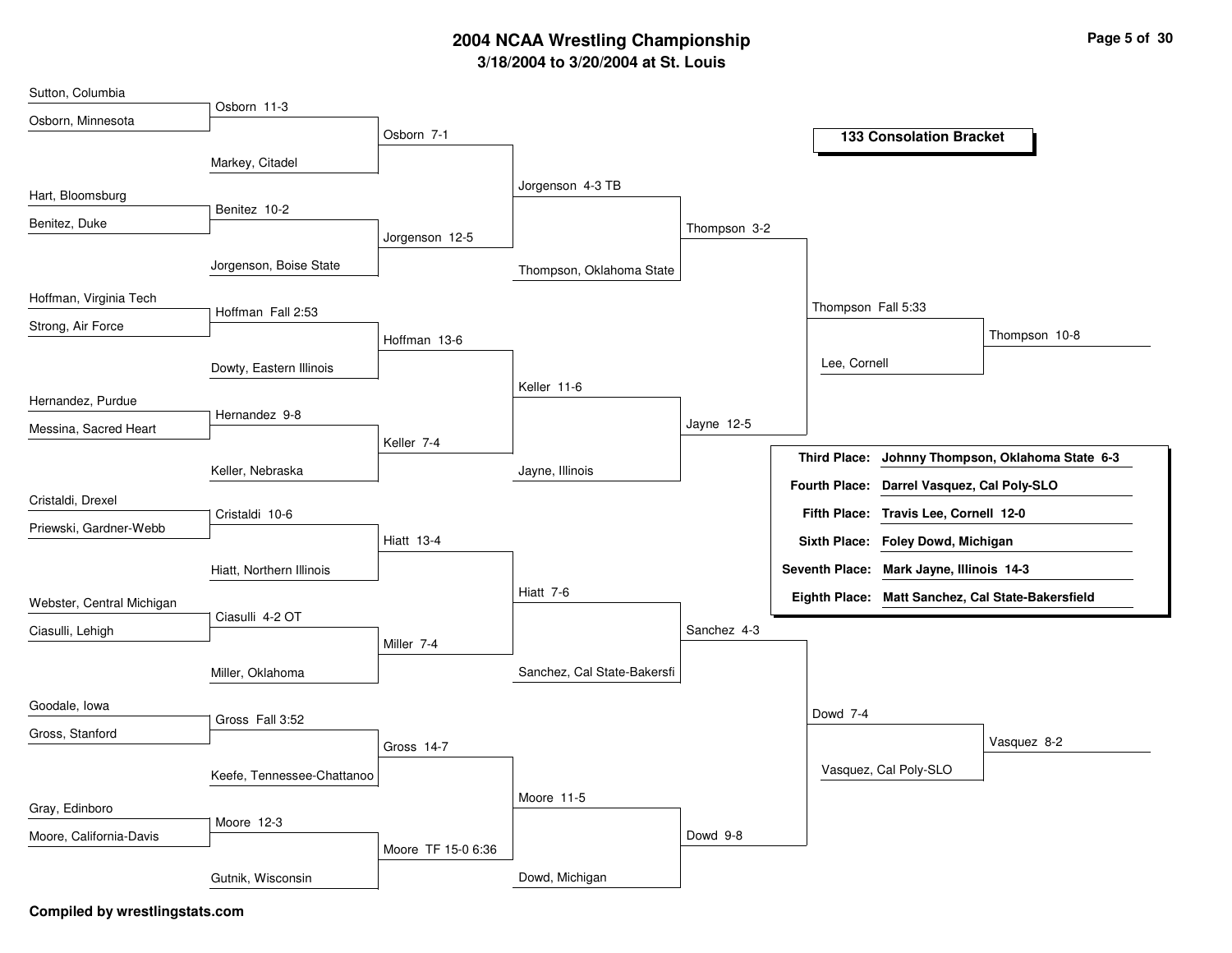#### **Championship Pigtail Bouts for 133**

Matt Ciasulli - Lehigh

Ciasulli 10-3David Hoffman - Virginia Tech

Hoffman Fall 3:20

#### **Consolation Pigtail Bouts for 133**

David Hoffman - Virginia Tech

Don Fisch - Rider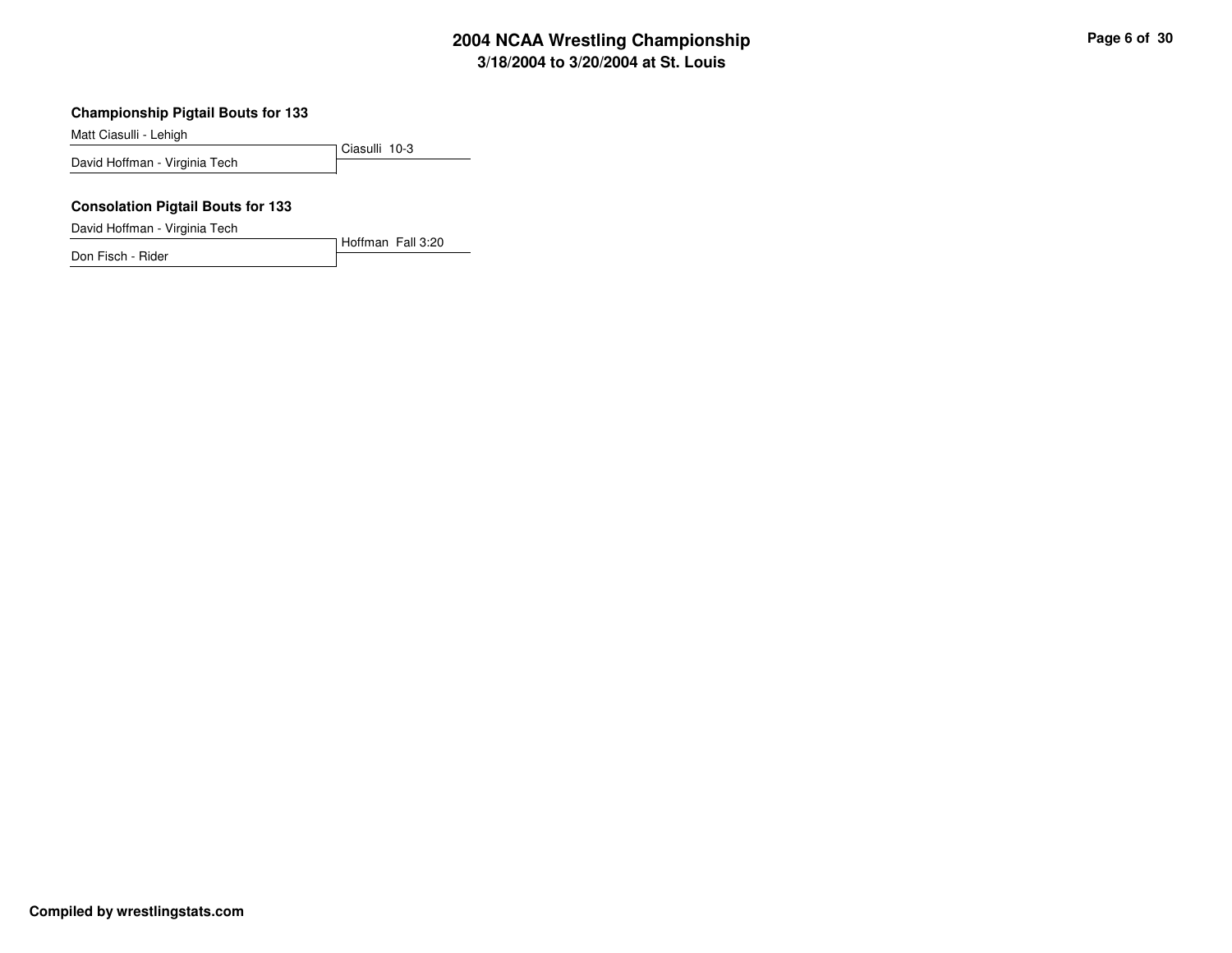| Scott Moore, Virginia [1]                                                    |                         |                       |                    |                  |
|------------------------------------------------------------------------------|-------------------------|-----------------------|--------------------|------------------|
| Blake Gunter, Wyoming                                                        | Scott Moore 11-3        |                       |                    |                  |
| Steve Esparza, Cal Poly-SLO                                                  | Steve Esparza Fall 3:57 | Scott Moore Fall 1:14 |                    | 141 Weight Class |
| Tommy Owen, Minnesota                                                        |                         |                       |                    |                  |
| Michael Martin, Illinois                                                     |                         |                       | Scott Moore 10-5   |                  |
| Joe Clarke, West Virginia                                                    | Joe Clarke 7-6          |                       |                    |                  |
| Juan Mora, Cal State-Fullerton                                               |                         | Coyte Cooper 8-4      |                    |                  |
| Coyte Cooper, Indiana [8]                                                    | Coyte Cooper 7-3        |                       |                    |                  |
| Cliff Moore, Iowa [5]                                                        |                         |                       |                    | Cliff Moore 14-2 |
| Kevin Artis, North Carolina-Greensboro                                       | Cliff Moore Fall 5:53   |                       |                    |                  |
| Nate Gulosh, Navy                                                            |                         | Cliff Moore 11-2      |                    |                  |
| Ronald Tarquinio, Pittsburgh [12]                                            | Ronald Tarquinio 10-7   |                       |                    |                  |
| Scott Heckman, Bloomsburg                                                    |                         |                       | Cliff Moore 6-4    |                  |
| Max Meltzer, Harvard                                                         | Max Meltzer 5-3 OT      |                       |                    |                  |
| Rob Becker, George Mason                                                     |                         | Jason Mester 5-4      |                    |                  |
| Jason Mester, Central Michigan [4]                                           | Jason Mester 8-1        |                       |                    |                  |
| Teyon Ware, Oklahoma [3]                                                     |                         |                       |                    | Cliff Moore 5-2  |
| Anthony Coleman, Cleveland State                                             | Teyon Ware 5-3 OT       |                       |                    |                  |
| Doug Withstandley, Purdue                                                    |                         | Teyon Ware Fall 6:18  |                    |                  |
| Jesse Brock, Boise State                                                     | Jesse Brock 9-6         |                       |                    |                  |
| Andy Simmons, Michigan State [11]                                            |                         |                       | Teyon Ware 4-3     |                  |
|                                                                              | Andy Simmons 17-6       |                       |                    |                  |
| Alex Hernandez, North Carolina State<br>Michael Keefe, Tennessee-Chattanooga |                         | Dylan Long 6-2        |                    |                  |
|                                                                              | Dylan Long 17-8         |                       |                    |                  |
| Dylan Long, Northern Iowa [6]                                                |                         |                       |                    | Matt Murray 5-4  |
| Matt Murray, Nebraska [7]                                                    | Matt Murray 9-0         |                       |                    |                  |
| John Manarte, Hofstra                                                        |                         | Matt Murray 8-5       |                    |                  |
| Frank Edgar, Clarion                                                         | Doug McGraw 4-3         |                       |                    |                  |
| Doug McGraw, Pennsylvania [10]                                               |                         |                       | Matt Murray 3-3 TB |                  |
| Brad Metzler, Stanford                                                       | Brad Metzler 5-0        |                       |                    |                  |
| Derek Sola, Millersville                                                     |                         | Nate Gallick 6-3      |                    |                  |
| Tyler Laudon, Wisconsin                                                      | Nate Gallick 6-4        |                       |                    |                  |
| Nate Gallick, Iowa State [2]                                                 |                         |                       |                    |                  |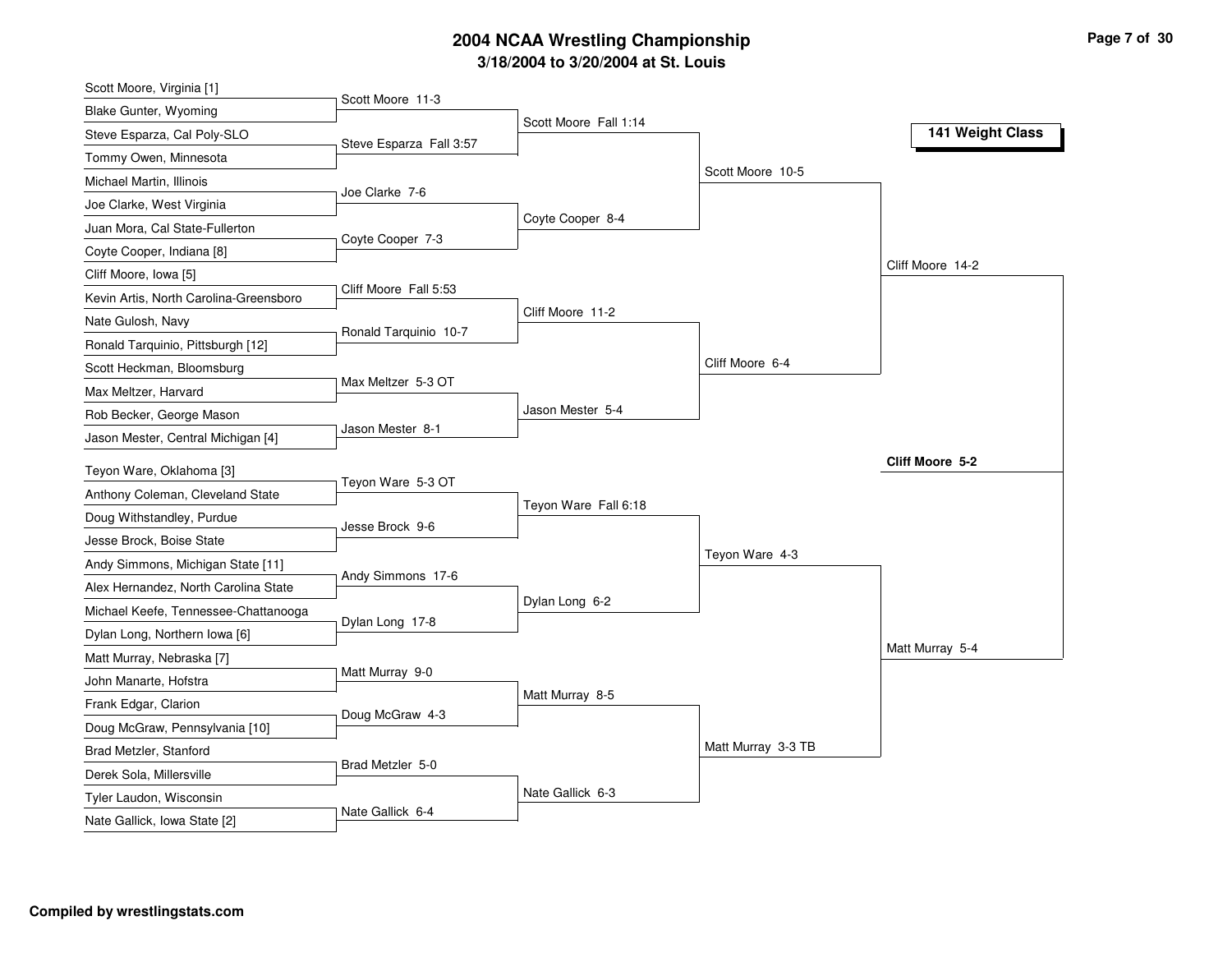| Laudon, Wisconsin               |                         |                     |                          |               |                      |                                           |                 |
|---------------------------------|-------------------------|---------------------|--------------------------|---------------|----------------------|-------------------------------------------|-----------------|
| Sola, Millersville              | Laudon 2-2 TB           |                     |                          |               |                      |                                           |                 |
|                                 |                         | Laudon 9-8          |                          |               |                      | <b>141 Consolation Bracket</b>            |                 |
|                                 | Tarquinio, Pittsburgh   |                     |                          |               |                      |                                           |                 |
| Cooperman, Lehigh               |                         |                     | Cooperman Fall 2:26      |               |                      |                                           |                 |
|                                 | Cooperman Fall 5:42     |                     |                          |               |                      |                                           |                 |
| Manarte, Hofstra                |                         | Cooperman TF 16-1 6 |                          | Cooperman 5-1 |                      |                                           |                 |
|                                 | Meltzer, Harvard        |                     | Long, Northern Iowa      |               |                      |                                           |                 |
| Ruff, SUNY-Binghampton          | Ruff 14-4               |                     |                          |               | Gallick 4-2          |                                           |                 |
| Hernandez, North Carolina Stat  |                         |                     |                          |               |                      |                                           | Moore Fall 1:22 |
|                                 |                         | Esparza 8-5         |                          |               |                      |                                           |                 |
|                                 | Esparza, Cal Poly-SLO   |                     |                          |               | Moore, Virginia      |                                           |                 |
| Withstandley, Purdue            |                         |                     | Clarke 4-2               |               |                      |                                           |                 |
| Coleman, Cleveland State        | Coleman 10-4            |                     |                          | Gallick 6-1   |                      |                                           |                 |
|                                 |                         | Clarke 4-3          |                          |               |                      |                                           |                 |
|                                 | Clarke, West Virginia   |                     | Gallick, Iowa State      |               | <b>Third Place:</b>  | Scott Moore, Virginia Fall 1:43           |                 |
| Becker, George Mason            |                         |                     |                          |               | <b>Fourth Place:</b> | Jason Mester, Central Michigan            |                 |
|                                 | Heckman 5-4             |                     |                          |               | <b>Fifth Place:</b>  | Nate Gallick, Iowa State 5-3              |                 |
| Heckman, Bloomsburg             |                         | McGraw 7-0          |                          |               |                      | Sixth Place: Teyon Ware, Oklahoma         |                 |
|                                 | McGraw, Pennsylvania    |                     |                          |               |                      | Seventh Place: Cory Cooperman, Lehigh 7-1 |                 |
|                                 |                         |                     | Metzler 3-1              |               |                      |                                           |                 |
| Gulosh, Navy                    | Artis 11-8              |                     |                          |               |                      | Eighth Place: Coyte Cooper, Indiana       |                 |
| Artis, North Carolina-Greensbor |                         |                     |                          | Cooper 7-3    |                      |                                           |                 |
|                                 |                         | Metzler 10-0        |                          |               |                      |                                           |                 |
|                                 | Metzler, Stanford       |                     | Cooper, Indiana          |               |                      |                                           |                 |
| Mora, Cal State-Fullerton       |                         |                     |                          |               |                      |                                           |                 |
| Martin, Illinois                | Mora Fall 6:52          |                     |                          |               | Mester 13-0          |                                           |                 |
|                                 |                         | Brock 10-2          |                          |               |                      |                                           | Mester 3-2      |
|                                 | Brock, Boise State      |                     |                          |               | Ware, Oklahoma       |                                           |                 |
|                                 |                         |                     | Simmons 4-0              |               |                      |                                           |                 |
| Owen, Minnesota                 | Owen TF 15-0 7:00       |                     |                          |               |                      |                                           |                 |
| Rivera, Boston University       |                         | Simmons 6-0         |                          | Mester 10-1   |                      |                                           |                 |
|                                 |                         |                     |                          |               |                      |                                           |                 |
|                                 | Simmons, Michigan State |                     | Mester, Central Michigan |               |                      |                                           |                 |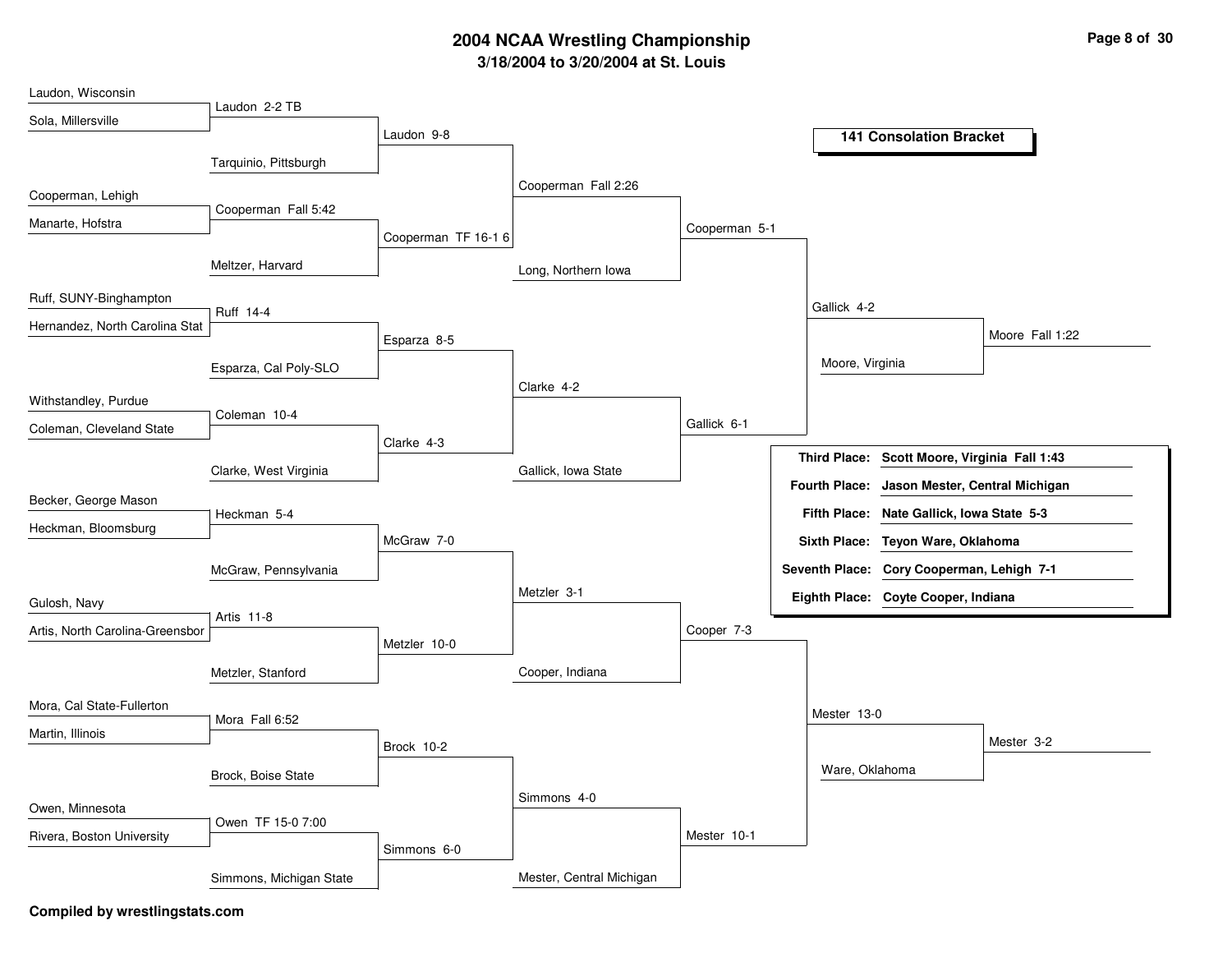| p | Page 9 of 30 |  |
|---|--------------|--|
|   |              |  |

#### **Championship Pigtail Bouts for 141**

| Nate Gallick - Iowa State                                                   |                  |
|-----------------------------------------------------------------------------|------------------|
| Joey Rivera - Boston University                                             | Gallick 4-2      |
| Michael Martin - Illinois                                                   |                  |
| Cory Cooperman - Lehigh                                                     | Martin Fall 0:26 |
| Cliff Moore - Iowa                                                          |                  |
| Josh Ruff - SUNY-Binghampton                                                | Moore 8-6        |
| <b>Consolation Pigtail Bouts for 141</b><br>Joey Rivera - Boston University |                  |
| Blake Gunter - Wyoming                                                      | Rivera 2-1       |
|                                                                             |                  |
| Cory Cooperman - Lehigh                                                     |                  |
| Frank Edgar - Clarion                                                       | Cooperman 12-3   |
| Josh Ruff - SUNY-Binghampton                                                | Ruff Fall 4:26   |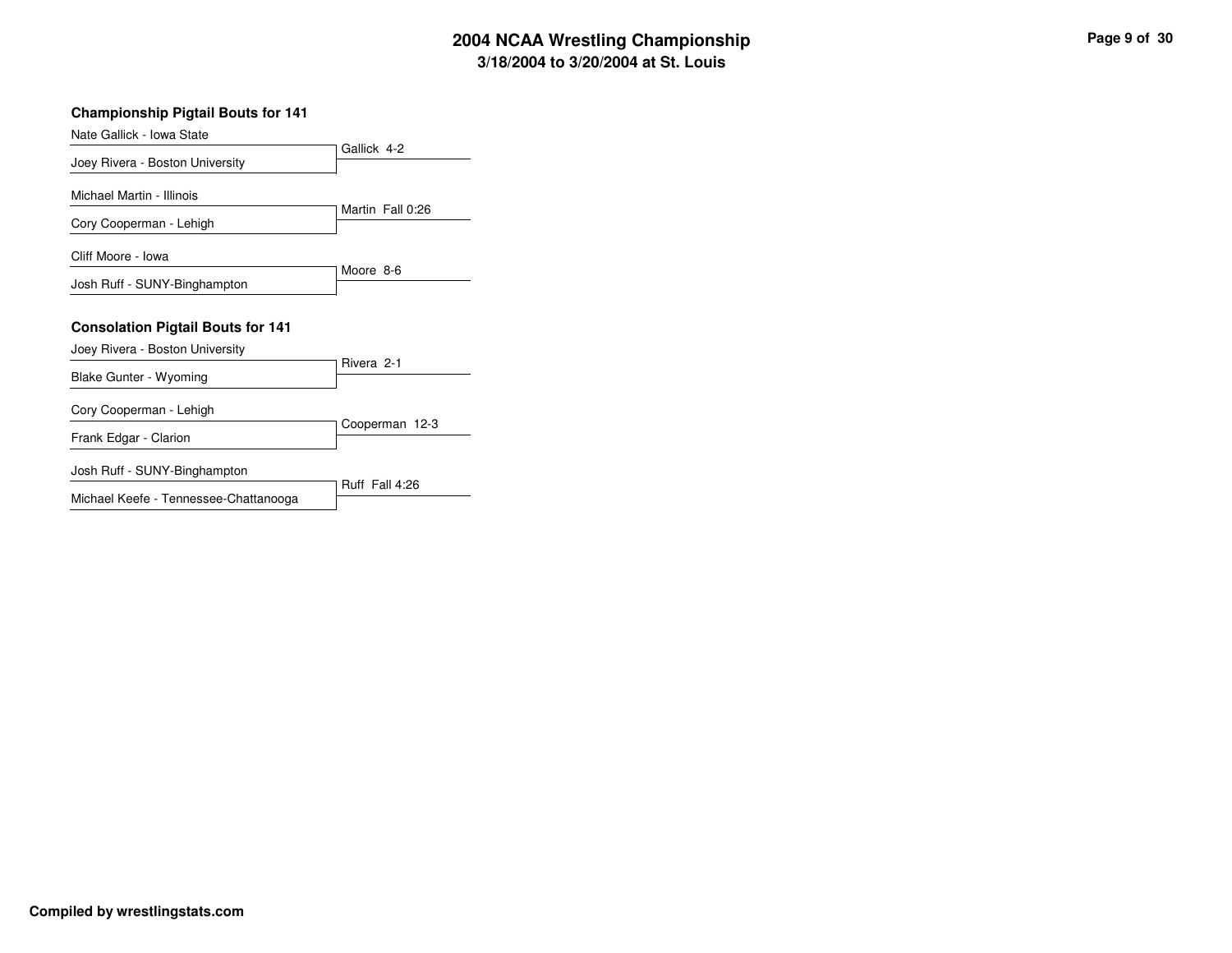| Jesse Jantzen, Harvard [1]          |                            |                          |                     |                    |
|-------------------------------------|----------------------------|--------------------------|---------------------|--------------------|
| Dan Jankowski, Purdue               | Jesse Jantzen TF 15-0 6:04 |                          |                     |                    |
| James Strouse, Hofstra              | Patrick Williams 4-2       | Jesse Jantzen 13-6       |                     | 149 Weight Class   |
| Patrick Williams, Arizona State     |                            |                          |                     |                    |
| Ty Eustice, Iowa [9]                |                            |                          | Jesse Jantzen 5-2   |                    |
| David Dies, Brown                   | David Dies 6-5             |                          |                     |                    |
| Sam Alvarenga, Virginia Military    |                            | David Dies 8-3           |                     |                    |
| Matt Storniolo, Penn State [8]      | Matt Storniolo Fall 2:28   |                          |                     |                    |
| Trent Paulson, Iowa State [5]       |                            |                          |                     | Jesse Jantzen 11-4 |
| Mike Torriero, West Virginia        | Mike Torriero 7-6          |                          |                     |                    |
| Adam Cunningham, Central Michigan   | Mike Maney 5-4             | Mike Maney 8-6           |                     |                    |
| Mike Maney, Lock Haven [12]         |                            |                          |                     |                    |
| Darren McKnight, Michigan State     |                            |                          | Ryan Churella 6-1   |                    |
| Casey Olsen, Fresno State           | Casey Olsen 6-4            |                          |                     |                    |
| Chris Nissen, Air Force             |                            | Ryan Churella 3-1        |                     |                    |
| Ryan Churella, Michigan [4]         | Ryan Churella Fall 6:48    |                          |                     |                    |
| Travis Shufelt, Nebraska [3]        |                            |                          |                     | Jesse Jantzen 9-3  |
| Tony Hook, Oregon State             | Travis Shufelt 13-4        |                          |                     |                    |
| Ben Young, Slippery Rock            |                            | Travis Shufelt Fall 4:20 |                     |                    |
| Anton Dietzen, Illinois             | Anton Dietzen TF 16-1      |                          |                     |                    |
| Jeff Ratliff, Ohio State [11]       |                            |                          | Dustin Manotti 10-7 |                    |
| Josh Wooton, Northern Illinois      | Jeff Ratliff 3-2           |                          |                     |                    |
| Adrian Austin, George Mason         |                            | Dustin Manotti 5-2       |                     |                    |
| Dustin Manotti, Cornell [6]         | Dustin Manotti 7-2         |                          |                     |                    |
| Jeremy Spates, Missouri [7]         |                            |                          |                     | Zack Esposito 5-2  |
| Deonte Penn, Edinboro               | Jeremy Spates TF 16-0 5:54 |                          |                     |                    |
| Matt Anderson, Lehigh               |                            | Jeremy Spates 3-2        |                     |                    |
| Jeff Ecklof, Oklahoma [10]          | Jeff Ecklof 3-1            |                          |                     |                    |
| Jake Giamoni, North Carolina State  |                            |                          | Zack Esposito 5-3   |                    |
| Jeff Harrison, Northern Iowa        | Jeff Harrison 7-2          |                          |                     |                    |
| Anthony Baza, Cal State-Bakersfield |                            | Zack Esposito 8-4        |                     |                    |
|                                     | Zack Esposito 13-3         |                          |                     |                    |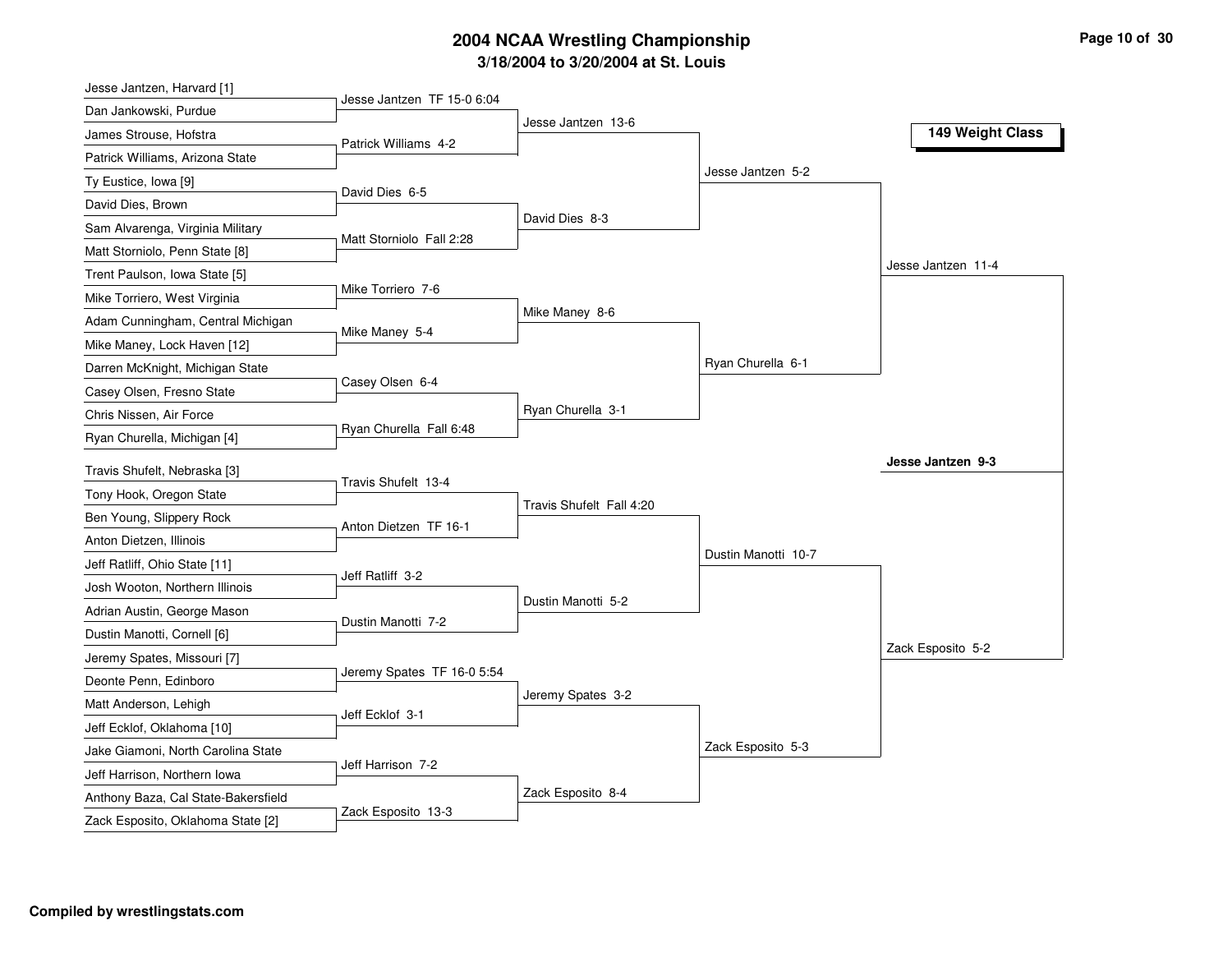| Baza, Cal State-Bakersfield   |                         |                        |                   |                   |                     |                                             |                   |
|-------------------------------|-------------------------|------------------------|-------------------|-------------------|---------------------|---------------------------------------------|-------------------|
| Giamoni, North Carolina State | Giamoni 16-12           | Giamoni 5-3            |                   |                   |                     |                                             |                   |
|                               | Torriero, West Virginia |                        |                   |                   |                     | <b>149 Consolation Bracket</b>              |                   |
| Kocher, Pittsburgh            | Kocher 6-2              |                        | Giamoni 5-2       |                   |                     |                                             |                   |
| Penn, Edinboro                |                         | Kocher 3-2             |                   | Shufelt Fall 4:15 |                     |                                             |                   |
|                               | Olsen, Fresno State     |                        | Shufelt, Nebraska |                   |                     |                                             |                   |
| Austin, George Mason          | Wooton 6-4              |                        |                   |                   | Spates 4-2          |                                             |                   |
| Wooton, Northern Illinois     |                         | Williams 5-3           |                   |                   |                     |                                             | Churella 6-0      |
|                               | Williams, Arizona State |                        | Storniolo 5-0     |                   | Churella, Michigan  |                                             |                   |
| Young, Slippery Rock          | Young DFT 4:24          |                        |                   |                   |                     |                                             |                   |
| Hook, Oregon State            |                         | Storniolo TF 15-0 6:47 |                   | Spates 6-5        | <b>Third Place:</b> | Ryan Churella, Michigan 9-4                 |                   |
|                               | Storniolo, Penn State   |                        | Spates, Missouri  |                   |                     | Fourth Place: Dustin Manotti, Cornell       |                   |
| Nissen, Air Force             | McKnight Fall 2:29      |                        |                   |                   |                     | Fifth Place: Jeremy Spates, Missouri 7-0    |                   |
| McKnight, Michigan State      |                         | Ecklof Fall 2:42       |                   |                   |                     | Sixth Place: Jeff Ecklof, Oklahoma          |                   |
|                               | Ecklof, Oklahoma        |                        | Ecklof 5-4 TB     |                   |                     | Seventh Place: Travis Shufelt, Nebraska 5-1 |                   |
| Cunningham, Central Michigan  | Paulson 7-5             |                        |                   |                   |                     | Eighth Place: Jeff Ratliff, Ohio State      |                   |
| Paulson, Iowa State           |                         | Paulson 9-3            |                   | Ecklof 7-6        |                     |                                             |                   |
|                               | Harrison, Northern Iowa |                        | Dies, Brown       |                   |                     |                                             |                   |
| Alvarenga, Virginia Military  | Eustice 5-3             |                        |                   |                   | Ecklof 9-5 TB       |                                             |                   |
| Eustice, Iowa                 |                         | Eustice 5-2            |                   |                   |                     |                                             | Manotti Fall 2:52 |
|                               | Dietzen, Illinois       |                        | Ratliff 3-1 OT    |                   | Manotti, Cornell    |                                             |                   |
| Strouse, Hofstra              | Strouse 6-4 OT          |                        |                   |                   |                     |                                             |                   |
| Jankowski, Purdue             |                         | Ratliff 11-9           |                   | Ratliff Fall 6:08 |                     |                                             |                   |
|                               | Ratliff, Ohio State     |                        | Maney, Lock Haven |                   |                     |                                             |                   |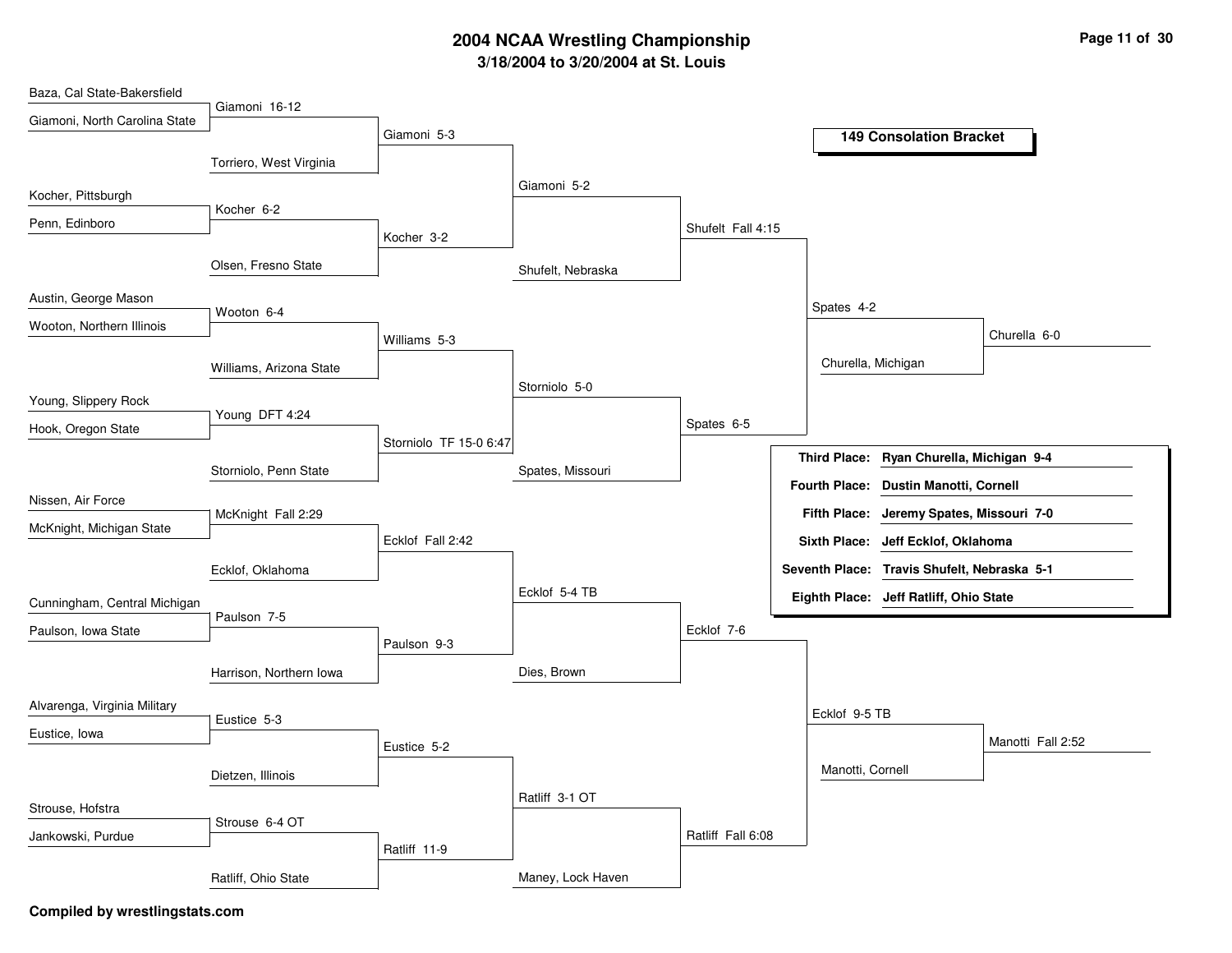#### **Championship Pigtail Bouts for 149**

Dies 10-1David Dies - BrownMatt Kocher - PittsburghAustin 3-2Adrian Austin - George MasonMatt Cox - Cal Poly-SLO**Consolation Pigtail Bouts for 149**Paulson 6-3Trent Paulson - Iowa StateMatt Cox - Cal Poly-SLOKocher 4-2Matt Kocher - Pittsburgh

Matt Anderson - Lehigh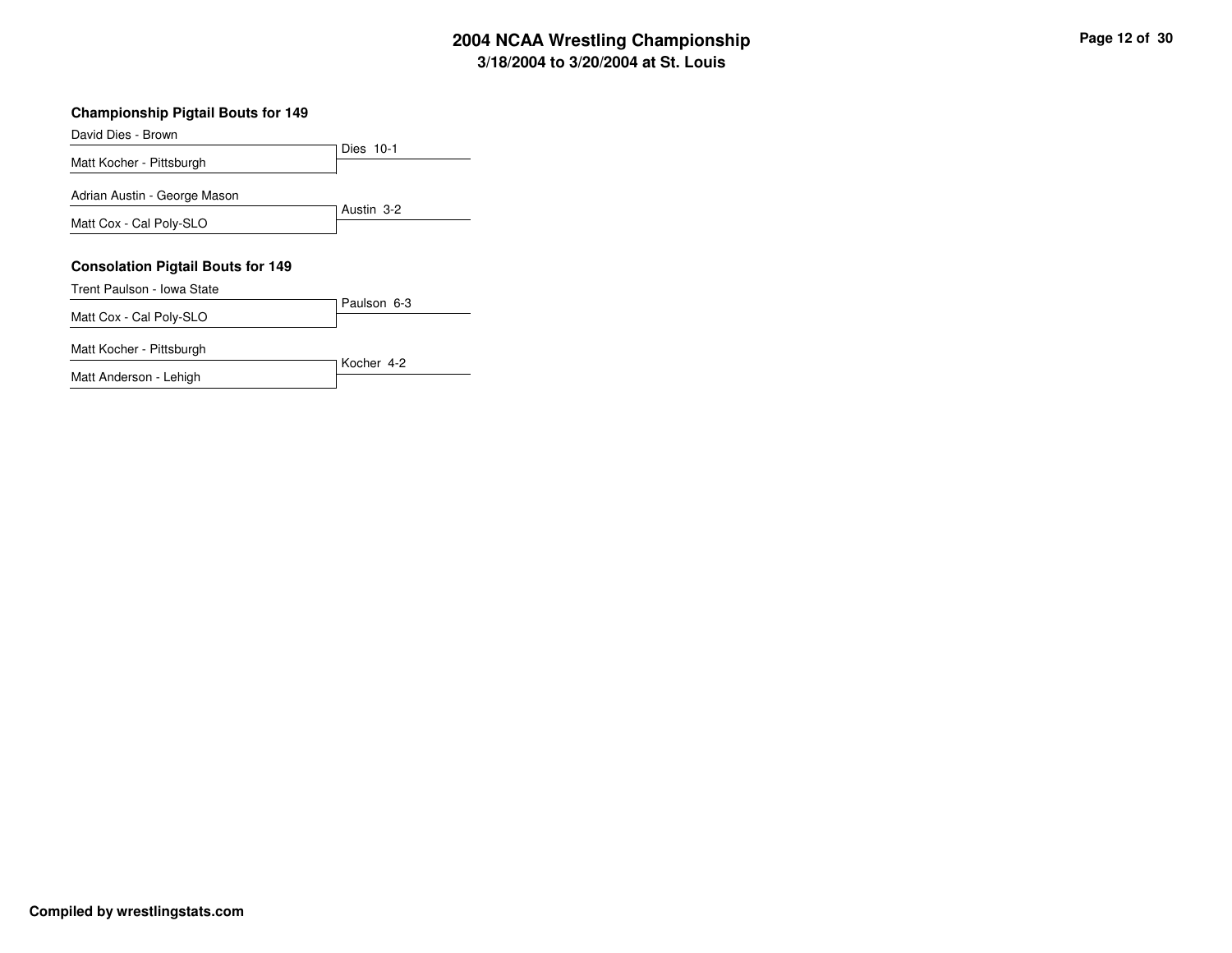| Alex Tirapelle, Illinois [1]        |                              |                       |                    |                    |
|-------------------------------------|------------------------------|-----------------------|--------------------|--------------------|
| Jeremiah Jarvis, California-Davis   | Alex Tirapelle Fall 6:49     |                       |                    |                    |
| Ben Cherrington, Boise State        | Ben Cherrington 12-2         | Alex Tirapelle 4-1    |                    | 157 Weight Class   |
| Brett Vanderveer, Pennsylvania      |                              |                       |                    |                    |
| Matt Lebe, West Virginia [9]        |                              |                       | Alex Tirapelle 6-2 |                    |
| Joe Johnston, Iowa                  | Matt Lebe 10-7               |                       |                    |                    |
| Nick Baima, Northern Iowa           |                              | B.J. Wright Fall 2:44 |                    |                    |
| B.J. Wright, Nebraska [8]           | B.J. Wright 9-7              |                       |                    |                    |
| Kenny Burleson, Missouri [5]        |                              |                       |                    | Jake Percival 4-2  |
| Matt Nagel, Minnesota               | Kenny Burleson 8-4           |                       |                    |                    |
| Joey Bracamonte, Oregon             |                              | Kenny Burleson 6-2    |                    |                    |
| Brad Harper, Purdue [12]            | Brad Harper 8-7              |                       |                    |                    |
| Scott Roth, Cornell                 |                              |                       | Jake Percival 9-6  |                    |
| Brad Cieleski, Slippery Rock        | Scott Roth 3-1               |                       |                    |                    |
| James Woodall, Penn State           |                              | Jake Percival 6-2     |                    |                    |
| Jake Percival, Ohio University [4]  | Jake Percival 10-3           |                       |                    |                    |
| Ryan Bertin, Michigan [3]           |                              |                       |                    | Matt Gentry 4-2    |
| Andrew Shuler, Wyoming              | Ryan Bertin 14-5             |                       |                    |                    |
| Mike Kimberlin, Northwestern        |                              | Ryan Bertin 10-2      |                    |                    |
| Scott Garren, North Carolina State  | Scott Garren Fall 1:31       |                       |                    |                    |
| Derek Zinck, Lehigh [11]            |                              |                       | Ryan Bertin 7-4    |                    |
| Dan Thompson, Citadel               | Derek Zinck 10-3             |                       |                    |                    |
| Brian Cobb, Cal State-Bakersfield   |                              | Johny Hendricks 2-1   |                    |                    |
| Johny Hendricks, Oklahoma State [6] | Johny Hendricks 6-5 TB       |                       |                    |                    |
| Phillip Simpson, Army [7]           |                              |                       |                    | Matt Gentry 6-4 OT |
| Justin Nestor, Pittsburgh           | Phillip Simpson TF 15-0 7:00 |                       |                    |                    |
| Charlie Brenneman, Lock Haven       |                              | Phillip Simpson 4-3   |                    |                    |
| Travis Paulson, Iowa State [10]     | Travis Paulson 11-4          |                       |                    |                    |
| Chris Horning, Clarion              |                              |                       | Matt Gentry 8-2    |                    |
| Paul Siemon, Hofstra                | Chris Horning 7-2            |                       |                    |                    |
|                                     |                              |                       |                    |                    |
| Dave Miller, Rider                  |                              | Matt Gentry 8-4       |                    |                    |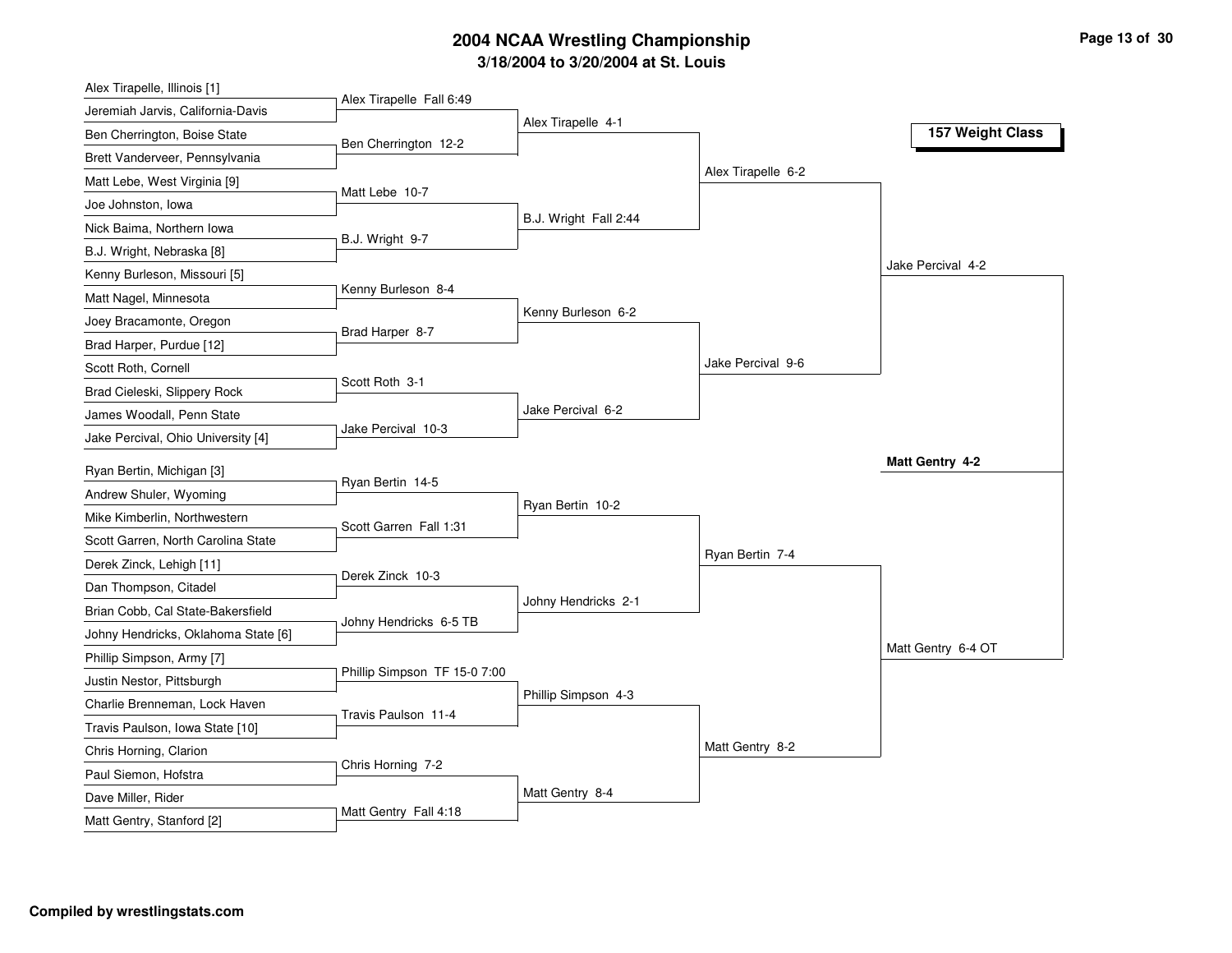| Miller, Rider               |                              |                     |                           |                |                       |                                         |                                           |
|-----------------------------|------------------------------|---------------------|---------------------------|----------------|-----------------------|-----------------------------------------|-------------------------------------------|
| Siemon, Hofstra             | Siemon DFT 2:54              |                     |                           |                |                       |                                         |                                           |
|                             |                              | Siemon 5-4 TB       |                           |                |                       | <b>157 Consolation Bracket</b>          |                                           |
|                             | Harper, Purdue               |                     |                           |                |                       |                                         |                                           |
| Brenneman, Lock Haven       |                              |                     | Brenneman 7-3             |                |                       |                                         |                                           |
| Nestor, Pittsburgh          | Brenneman 5-3                |                     |                           |                |                       |                                         |                                           |
|                             |                              | Brenneman Fall 1:48 |                           | Hendricks 11-1 |                       |                                         |                                           |
|                             | Roth, Cornell                |                     | Hendricks, Oklahoma State |                |                       |                                         |                                           |
| Cobb, Cal State-Bakersfield |                              |                     |                           |                | Hendricks 4-2         |                                         |                                           |
| Thompson, Citadel           | Cobb 7-2                     |                     |                           |                |                       |                                         | Tirapelle 4-1                             |
|                             |                              | Cobb 6-5            |                           |                |                       |                                         |                                           |
|                             | Cherrington, Boise State     |                     |                           |                | Tirapelle, Illinois   |                                         |                                           |
| Kimberlin, Northwestern     |                              |                     | Lebe 7-4                  |                |                       |                                         |                                           |
| Shuler, Wyoming             | Shuler 10-5                  |                     |                           | Simpson 6-5 TB |                       |                                         |                                           |
|                             |                              | Lebe 3-2            |                           |                |                       | Third Place: Ryan Bertin, Michigan 3-1  |                                           |
|                             | Lebe, West Virginia          |                     | Simpson, Army             |                |                       |                                         |                                           |
| Woodall, Penn State         |                              |                     |                           |                | <b>Fourth Place:</b>  | Alex Tirapelle, Illinois                |                                           |
| Cieleski, Slippery Rock     | Woodall 10-4                 |                     |                           |                | <b>Fifth Place:</b>   |                                         | Johny Hendricks, Oklahoma State Fall 4:47 |
|                             |                              | Paulson 10-1        |                           |                |                       | Sixth Place: Travis Paulson, Iowa State |                                           |
|                             | Paulson, Iowa State          |                     |                           |                | <b>Seventh Place:</b> | Kenny Burleson, Missouri 6-4            |                                           |
| Bracamonte, Oregon          |                              |                     | Paulson 5-4               |                |                       | Eighth Place: Phillip Simpson, Army     |                                           |
|                             | Nagel 10-6                   |                     |                           | Paulson 5-3 OT |                       |                                         |                                           |
| Nagel, Minnesota            |                              | Horning 3-2         |                           |                |                       |                                         |                                           |
|                             | Horning, Clarion             |                     | Wright, Nebraska          |                |                       |                                         |                                           |
|                             |                              |                     |                           |                |                       |                                         |                                           |
| Baima, Northern Iowa        | Johnston 12-5                |                     |                           |                | Paulson 6-4           |                                         |                                           |
| Johnston, Iowa              |                              | Johnston FFT        |                           |                |                       |                                         | Bertin 8-4                                |
|                             | Garren, North Carolina State |                     |                           |                | Bertin, Michigan      |                                         |                                           |
|                             |                              |                     | Zinck 8-4                 |                |                       |                                         |                                           |
| Vanderveer, Pennsylvania    | Jarvis 5-1                   |                     |                           |                |                       |                                         |                                           |
| Jarvis, California-Davis    |                              | Zinck 11-4          |                           | Burleson 6-2   |                       |                                         |                                           |
|                             | Zinck, Lehigh                |                     | Burleson, Missouri        |                |                       |                                         |                                           |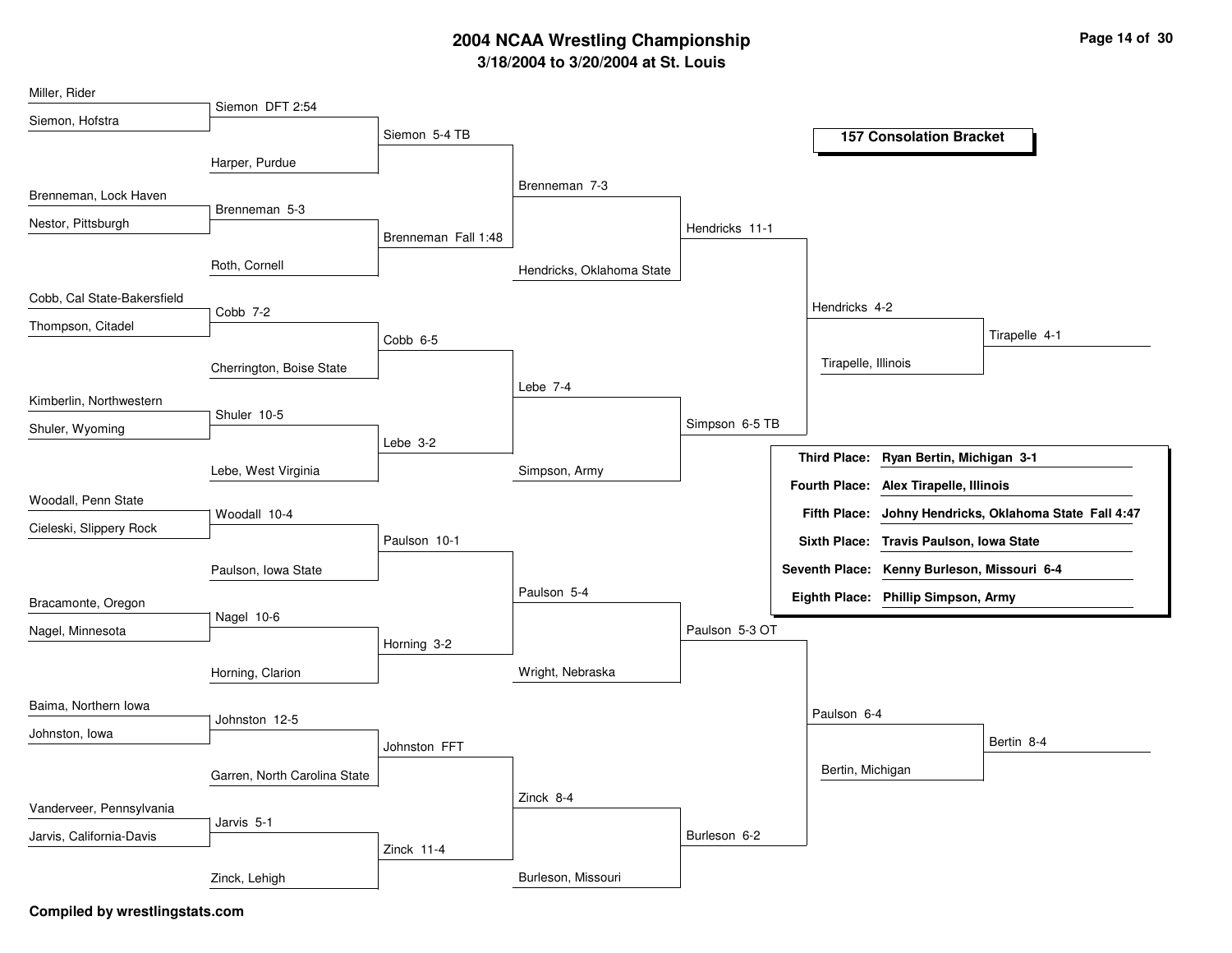**No Pigtails Bouts for 157 Weight Class**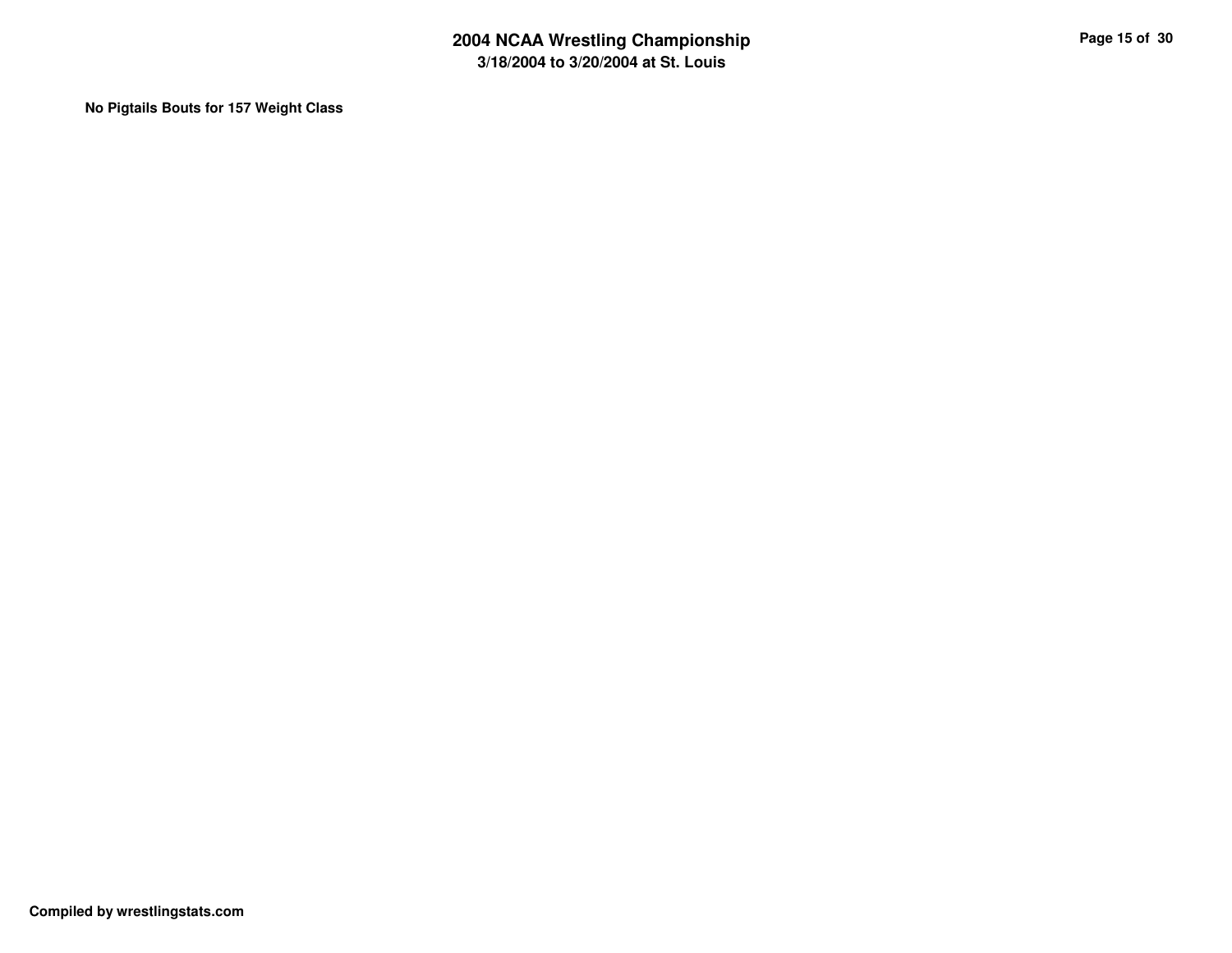| Tyrone Lewis, Oklahoma State [1]                |                          |                          |                        |                     |
|-------------------------------------------------|--------------------------|--------------------------|------------------------|---------------------|
| Christian Arellano, Cal State-Bakersfield       | Tyrone Lewis Fall 0:22   |                          |                        |                     |
| John Sioredas, Tennessee-Chattanooga            | John Sioredas Fall 1:57  | Tyrone Lewis 13-4        |                        | 165 Weight Class    |
| Joe Mazzurco, Cornell                           |                          |                          |                        |                     |
| Levi Prevost, Wyoming [9]                       |                          |                          | Tyrone Lewis 8-4       |                     |
| Dustin Kawa, North Carolina State               | Levi Prevost 10-2        |                          |                        |                     |
| Jason Gilligan, Lock Haven                      |                          | Nick Passolano 14-4      |                        |                     |
| Nick Passolano, Iowa State [8]                  | Nick Passolano Fall 2:55 |                          |                        |                     |
| Pat Owen, Michigan [5]                          |                          |                          |                        | Tyrone Lewis 3-1 OT |
| Matt Veach, Eastern Illinois                    | Pat Owen Fall 1:04       |                          |                        |                     |
| Ben Hay, Illinois                               |                          | Pat Owen 12-1            |                        |                     |
| J.J. Holmes, Eastern Michigan [12]              | J.J. Holmes 7-3          |                          |                        |                     |
| Chris Stith, Virginia Tech                      |                          |                          | Jacob Volkmann 3-0     |                     |
| Nick Hayes, Northwestern                        | Chris Stith 11-6         |                          |                        |                     |
| Zac Fryling, West Virginia                      |                          | Jacob Volkmann Fall 6:43 |                        |                     |
| Jacob Volkmann, Minnesota [4]                   | Jacob Volkmann Fall 4:17 |                          |                        |                     |
| Matt King, Edinboro [3]                         |                          |                          |                        | Troy Letters 5-2    |
| Matt Ellis, Oregon State                        | Matt King 6-1            |                          |                        |                     |
| Craig Pequignot, Millersville                   |                          | Matt King 6-2            |                        |                     |
| Luke Larwin, Oregon                             | Luke Larwin 3-2          |                          |                        |                     |
| Tim Foley, Virginia [11]                        |                          |                          | Matt King 2-1          |                     |
| Kelly Flaherty, Wisconsin                       | Tim Foley 14-9           |                          |                        |                     |
| Jason Cardillo, Slippery Rock                   |                          | Ralph Everett 5-4        |                        |                     |
| Ralph Everett, Hofstra [6]                      | Ralph Everett 9-4        |                          |                        |                     |
| David Bolyard, Central Michigan [7]             |                          |                          |                        | Troy Letters 4-2    |
| Jacob Klein, Nebraska                           | David Bolyard 5-3        |                          |                        |                     |
| Hesston Johnson, Northern Iowa                  |                          | John Clark 6-4 OT        |                        |                     |
|                                                 | John Clark 6-3           |                          |                        |                     |
| John Clark, Ohio State [10]                     |                          |                          | Troy Letters Fall 1:22 |                     |
| Cole Pape, Iowa                                 | Cole Pape 9-4 OT         |                          |                        |                     |
| Michael Barikian, Navy<br>Jeremy Reitz, Clarion |                          |                          |                        |                     |
|                                                 |                          | Troy Letters 16-5        |                        |                     |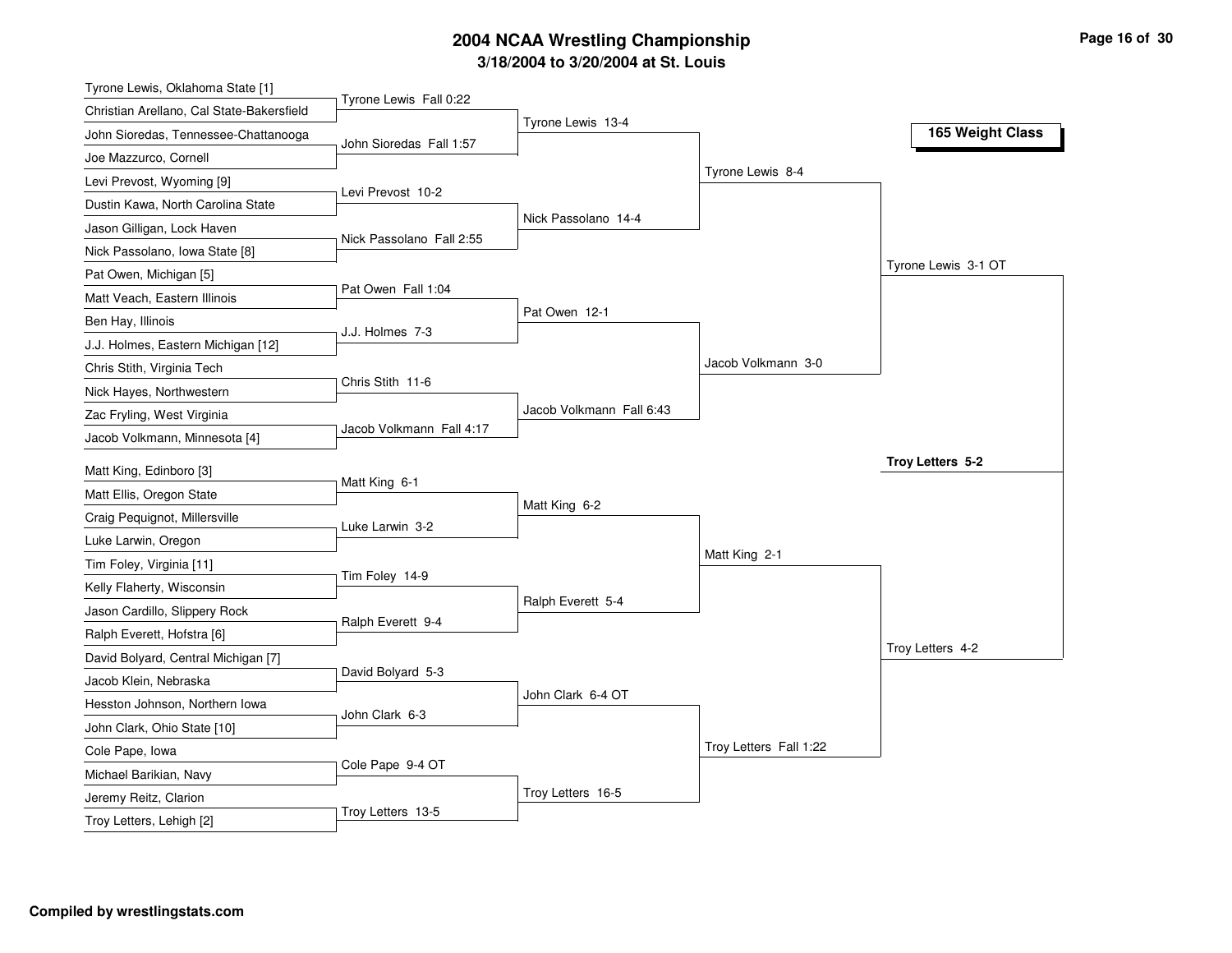| Reitz, Clarion                  |                            |                      |                       |              |                     |                                              |               |
|---------------------------------|----------------------------|----------------------|-----------------------|--------------|---------------------|----------------------------------------------|---------------|
| Barikian, Navy                  | Reitz 3-2                  |                      |                       |              |                     |                                              |               |
|                                 |                            | Holmes Fall 3:40     |                       |              |                     | <b>165 Consolation Bracket</b>               |               |
|                                 | Holmes, Eastern Michigan   |                      |                       |              |                     |                                              |               |
| Johnson, Northern Iowa          |                            |                      | Klein 3-1             |              |                     |                                              |               |
| Klein, Nebraska                 | Klein 8-3                  |                      |                       |              |                     |                                              |               |
|                                 |                            | Klein 9-1            |                       | Klein 3-2 TB |                     |                                              |               |
|                                 | Stith, Virginia Tech       |                      | Everett, Hofstra      |              |                     |                                              |               |
| Cardillo, Slippery Rock         |                            |                      |                       |              |                     |                                              |               |
| Flaherty, Wisconsin             | Flaherty 15-4              |                      |                       |              | Clark 6-0           |                                              |               |
|                                 |                            | Sioredas 5-4         |                       |              |                     |                                              | Volkmann 13-0 |
|                                 | Sioredas, Tennessee-Chatta |                      |                       |              |                     | Volkmann, Minnesota                          |               |
| Pequignot, Millersville         |                            |                      | Prevost 6-1           |              |                     |                                              |               |
| Ellis, Oregon State             | Pequignot 8-6              |                      |                       | Clark 7-6    |                     |                                              |               |
|                                 |                            | Prevost TF 19-3 6:27 |                       |              |                     |                                              |               |
|                                 | Prevost, Wyoming           |                      | Clark, Ohio State     |              | <b>Third Place:</b> | Matt King, Edinboro 5-4                      |               |
| Fryling, West Virginia          |                            |                      |                       |              |                     | Fourth Place: Jacob Volkmann, Minnesota      |               |
| Hayes, Northwestern             | Fryling 10-6               |                      |                       |              |                     | Fifth Place: John Clark, Ohio State 11-3     |               |
|                                 |                            | Bolyard 7-5          |                       |              |                     | Sixth Place: David Bolyard, Central Michigan |               |
|                                 | Bolyard, Central Michigan  |                      |                       |              |                     | Seventh Place: Jacob Klein, Nebraska 8-2     |               |
| Hay, Illinois                   |                            |                      | Bolyard TF 16-1 7:00  |              |                     | Eighth Place: Tim Foley, Virginia            |               |
| Veach, Eastern Illinois         | Veach 9-3                  |                      |                       | Bolyard 4-2  |                     |                                              |               |
|                                 |                            | Pape 5-3             |                       |              |                     |                                              |               |
|                                 | Pape, Iowa                 |                      | Passolano, Iowa State |              |                     |                                              |               |
| Gilligan, Lock Haven            |                            |                      |                       |              |                     |                                              |               |
| Kawa, North Carolina State      | Kawa 5-4                   |                      |                       |              | Bolyard 6-4 OT      |                                              |               |
|                                 |                            | Kawa 13-4            |                       |              |                     |                                              | King 8-0      |
|                                 | Larwin, Oregon             |                      |                       |              | King, Edinboro      |                                              |               |
| Mazzurco, Cornell               |                            |                      | Foley DFT 1:54        |              |                     |                                              |               |
|                                 | Mazzurco 15-6              |                      |                       |              |                     |                                              |               |
| Arellano, Cal State-Bakersfield |                            | Foley 10-0           |                       | Foley 8-5    |                     |                                              |               |
|                                 | Foley, Virginia            |                      | Owen, Michigan        |              |                     |                                              |               |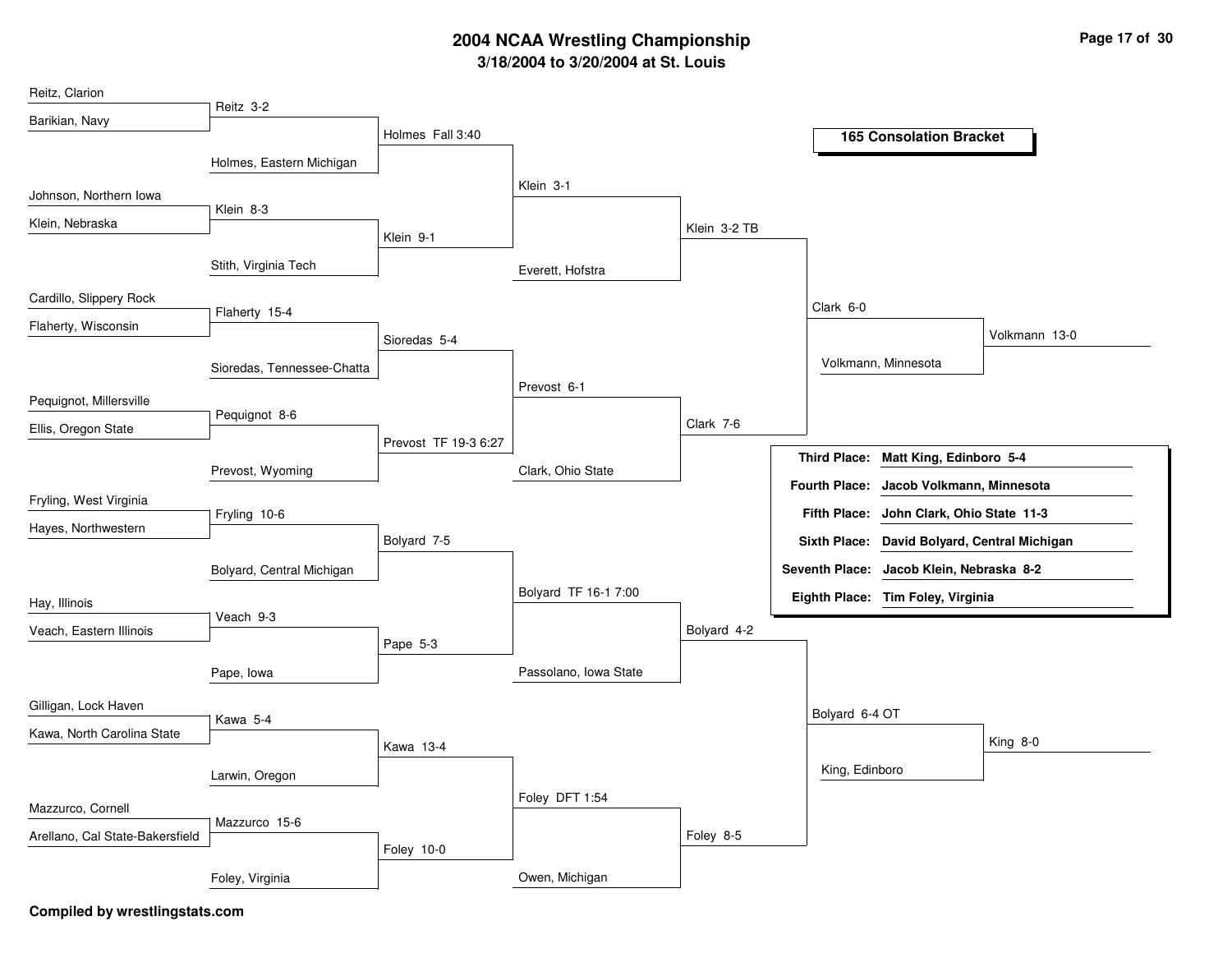#### **Championship Pigtail Bouts for 165**

Mazzurco 7-4Joe Mazzurco - CornellLeighton Brady - Boston UniversityEverett 4-3Ralph Everett - HofstraZachariah Doll - Pittsburgh**Consolation Pigtail Bouts for 165**Barikian 4-2Michael Barikian - NavyLeighton Brady - Boston UniversityMatt Veach - Eastern Illinois

Veach 15-8Zachariah Doll - Pittsburgh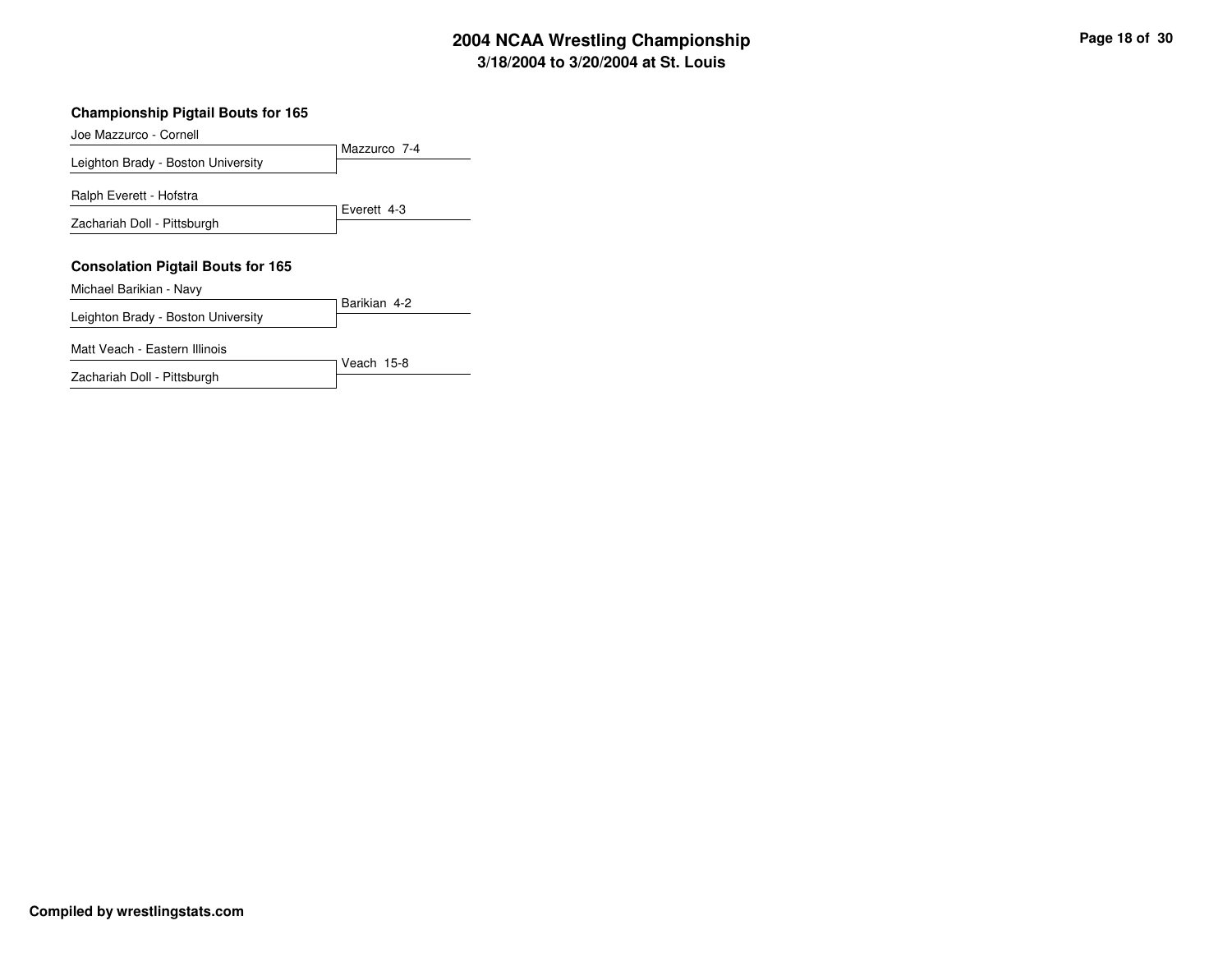| Chris Pendleton, Oklahoma State [1] | Chris Pendleton FFT |                              |                      |                           |
|-------------------------------------|---------------------|------------------------------|----------------------|---------------------------|
| Bye                                 |                     |                              |                      |                           |
| Nick Kozar, Drexel                  | Leonel Sanchez 3-2  | Chris Pendleton TF 19-2 4:49 |                      | 174 Weight Class          |
| Leonel Sanchez, Cal State-Fullerton |                     |                              |                      |                           |
| Pete Friedl, Illinois [9]           |                     |                              | Chris Pendleton 14-3 |                           |
| Bye                                 | Pete Friedl         |                              |                      |                           |
| Mitch Hancock, Central Michigan     |                     | Pete Friedl 10-4             |                      |                           |
| Andrew Roy, Rutgers [8]             | Mitch Hancock 5-4   |                              |                      |                           |
| Eric Hauan, Northern Iowa [5]       |                     |                              |                      | Chris Pendleton Fall 2:08 |
| Keith Clifton, Citadel              | Eric Hauan DFT 0:28 |                              |                      |                           |
| E.K. Waldhaus, Oklahoma             |                     | Eric Hauan 3-2               |                      |                           |
| Jon Duncombe, Minnesota [12]        | E.K. Waldhaus 6-2   |                              |                      |                           |
| Curtis Yeager, Millersville         |                     |                              | Ryan Lange 7-5 OT    |                           |
| Tyler Baier, Cornell                | Tyler Baier 11-0    |                              |                      |                           |
| Bye                                 |                     | Ryan Lange 3-2               |                      |                           |
| Ryan Lange, Purdue [4]              | Ryan Lange          |                              |                      |                           |
| Brad Dillon, Lehigh [3]             |                     |                              |                      | Chris Pendleton 11-4      |
| Francis lorfido, Pittsburgh         | Brad Dillon 12-8    |                              |                      |                           |
| Levi Craig, Duke                    |                     | Brad Dillon 11-2             |                      |                           |
|                                     | Matt Kallai 8-2     |                              |                      |                           |
| Matt Kallai, Cleveland State        |                     |                              | Ben Askren 12-7 OT   |                           |
| Matt Herrington, Pennsylvania [11]  | Matt Herrington 7-2 |                              |                      |                           |
| Imad Kharbush, Stanford             |                     | Ben Askren Fall 2:12         |                      |                           |
| Bye                                 | Ben Askren          |                              |                      |                           |
| Ben Askren, Missouri [6]            |                     |                              |                      | Ben Askren 4-2            |
| Nate Yetzer, Edinboro [7]           | Nate Yetzer 9-5     |                              |                      |                           |
| Brady Richardson, Indiana           |                     | Nate Yetzer 8-7              |                      |                           |
| Nick Roy, Michigan                  | Noel Thompson 6-2   |                              |                      |                           |
| Noel Thompson, Hofstra [10]         |                     |                              | Tyler Nixt 3-2       |                           |
| Jed Pennell, Oregon State           | Ralph DeNisco 4-1   |                              |                      |                           |
| Ralph DeNisco, Wisconsin            |                     | Tyler Nixt 4-2               |                      |                           |
| Ed Pawlak, SUNY-Buffalo             | Tyler Nixt 4-3      |                              |                      |                           |
| Tyler Nixt, Iowa [2]                |                     |                              |                      |                           |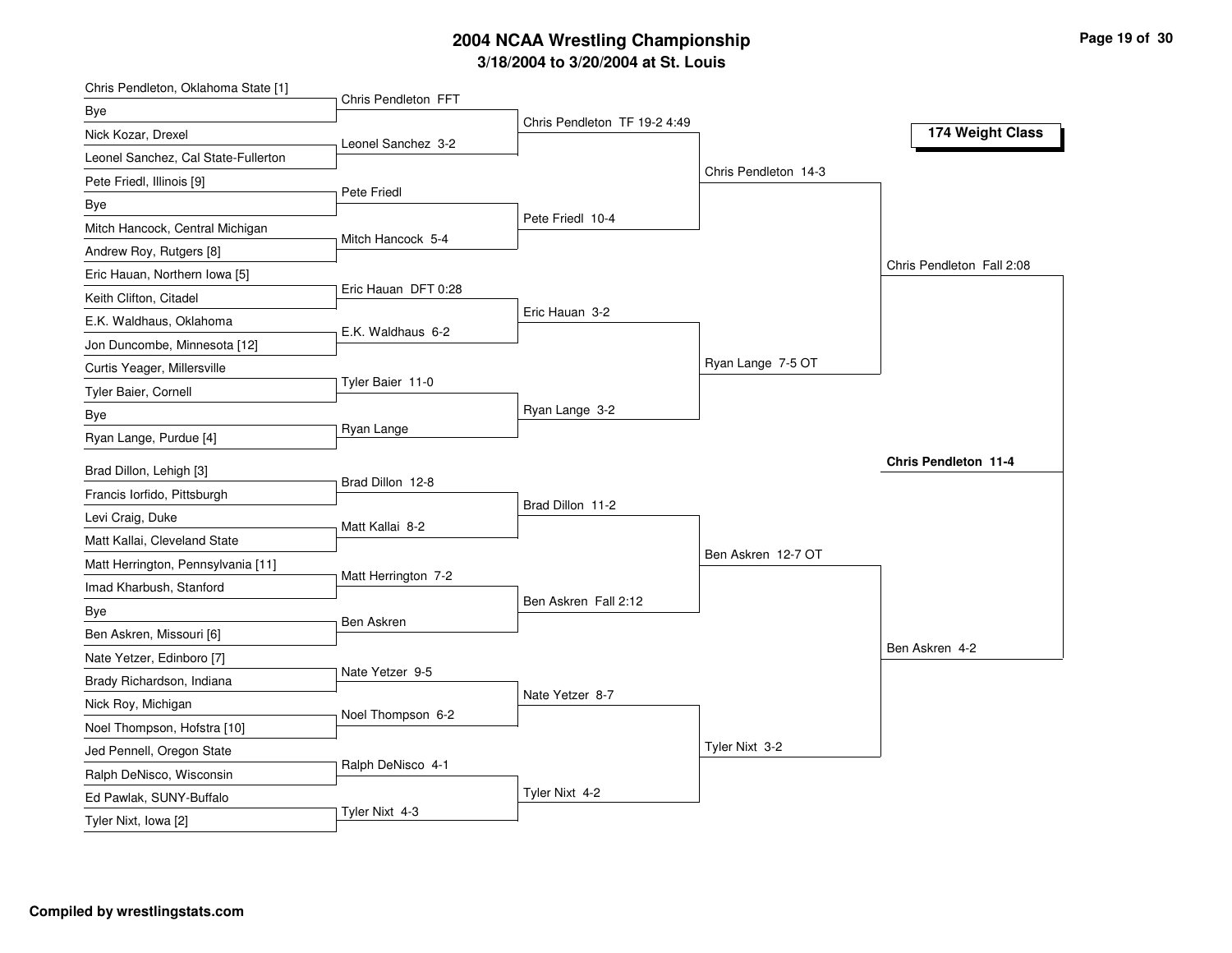| Pawlak, SUNY-Buffalo  |                              |                      |                      |                |                     |                                          |               |
|-----------------------|------------------------------|----------------------|----------------------|----------------|---------------------|------------------------------------------|---------------|
| Pennell, Oregon State | Pawlak 10-6                  |                      |                      |                |                     |                                          |               |
|                       |                              | Pawlak 4-3           |                      |                |                     | <b>174 Consolation Bracket</b>           |               |
|                       | Waldhaus, Oklahoma           |                      |                      |                |                     |                                          |               |
| Roy, Michigan         |                              |                      | Pawlak 8-5           |                |                     |                                          |               |
| Richardson, Indiana   | Roy 4-0                      |                      |                      | Dillon 10-8 TB |                     |                                          |               |
|                       |                              | Baier 9-2            |                      |                |                     |                                          |               |
|                       | Baier, Cornell               |                      | Dillon, Lehigh       |                |                     |                                          |               |
| Kharbush, Stanford    |                              |                      |                      |                |                     |                                          |               |
| Bye                   | Kharbush                     |                      |                      |                | Dillon 7-4          |                                          |               |
|                       |                              | Sanchez 4-3          |                      |                |                     |                                          | Dillon 2-1 TB |
|                       | Sanchez, Cal State-Fullerton |                      |                      |                | Lange, Purdue       |                                          |               |
| Craig, Duke           |                              |                      | Hancock 13-5         |                |                     |                                          |               |
|                       | lorfido 13-3                 |                      |                      | Yetzer 8-3     |                     |                                          |               |
| lorfido, Pittsburgh   |                              | Hancock Fall 0:24    |                      |                |                     |                                          |               |
|                       | Hancock, Central Michigan    |                      | Yetzer, Edinboro     |                | <b>Third Place:</b> | Tyler Nixt, Iowa 9-3                     |               |
| Yeager, Millersville  |                              |                      |                      |                |                     | Fourth Place: Brad Dillon, Lehigh        |               |
|                       | Yeager                       |                      |                      |                |                     | Fifth Place: Ryan Lange, Purdue 3-1      |               |
| Bye                   |                              | Thompson 10-2        |                      |                |                     | Sixth Place: Eric Hauan, Northern Iowa   |               |
|                       | Thompson, Hofstra            |                      |                      |                |                     | Seventh Place: Pete Friedl, Illinois 8-2 |               |
|                       |                              |                      | Thompson 5-3         |                |                     | Eighth Place: Nate Yetzer, Edinboro      |               |
| Duncombe, Minnesota   | Duncombe Med FFT             |                      |                      |                |                     |                                          |               |
| Clifton, Citadel      |                              | DeNisco 11-5         |                      | Friedl 5-4 TB  |                     |                                          |               |
|                       | DeNisco, Wisconsin           |                      | Friedl, Illinois     |                |                     |                                          |               |
|                       |                              |                      |                      |                |                     |                                          |               |
| Roy, Rutgers          | Roy                          |                      |                      |                | Hauan 8-4           |                                          |               |
| Bye                   |                              | Roy 6-1              |                      |                |                     |                                          | Nixt 6-1      |
|                       | Kallai, Cleveland State      |                      |                      |                | Nixt, Iowa          |                                          |               |
|                       |                              |                      | Roy 5-2              |                |                     |                                          |               |
| Kozar, Drexel         | Kozar FFT                    |                      |                      |                |                     |                                          |               |
| Bye                   |                              | Herrington Fall 0:29 |                      | Hauan 7-5 TB   |                     |                                          |               |
|                       |                              |                      |                      |                |                     |                                          |               |
|                       | Herrington, Pennsylvania     |                      | Hauan, Northern Iowa |                |                     |                                          |               |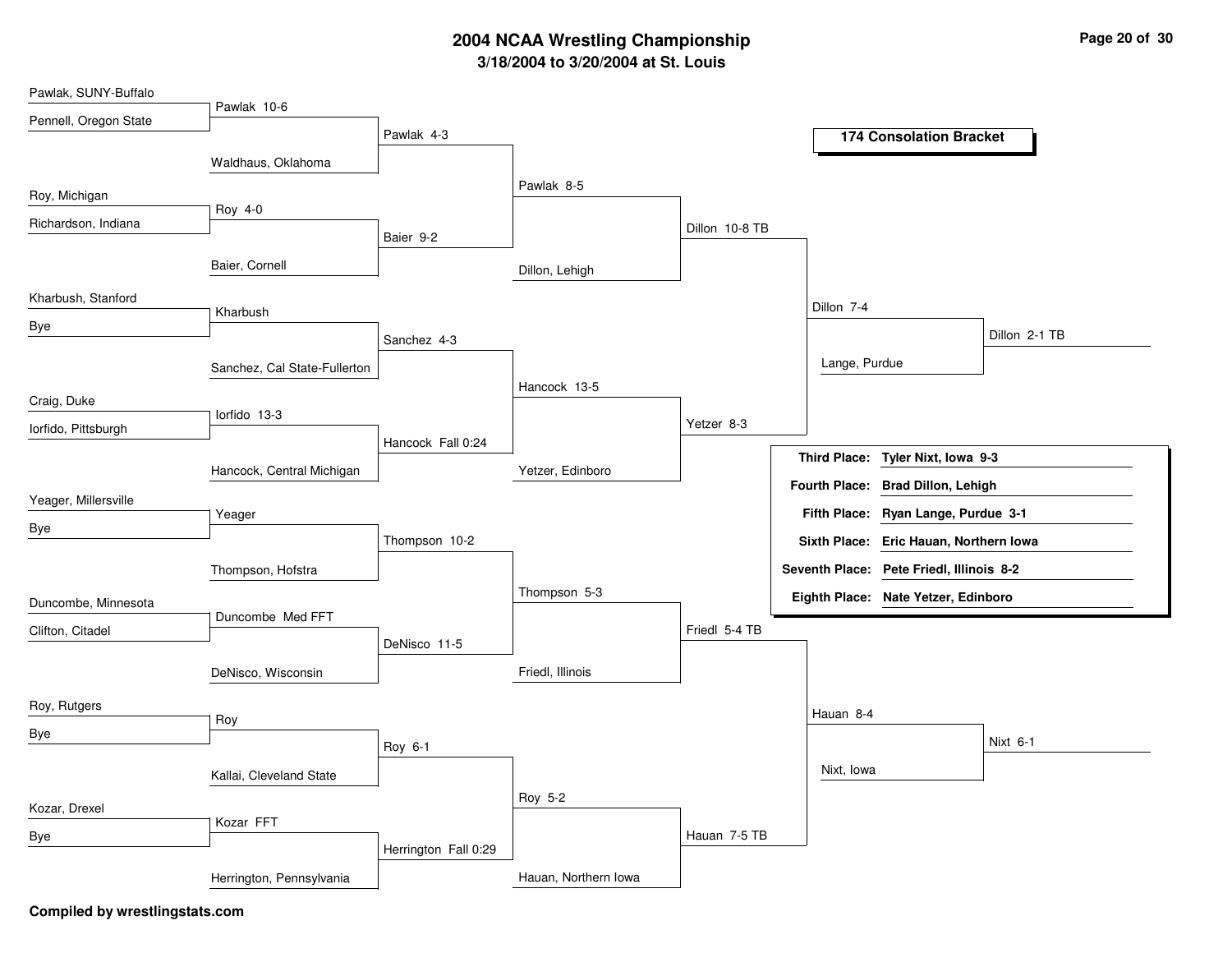**No Pigtails Bouts for 174 Weight Class**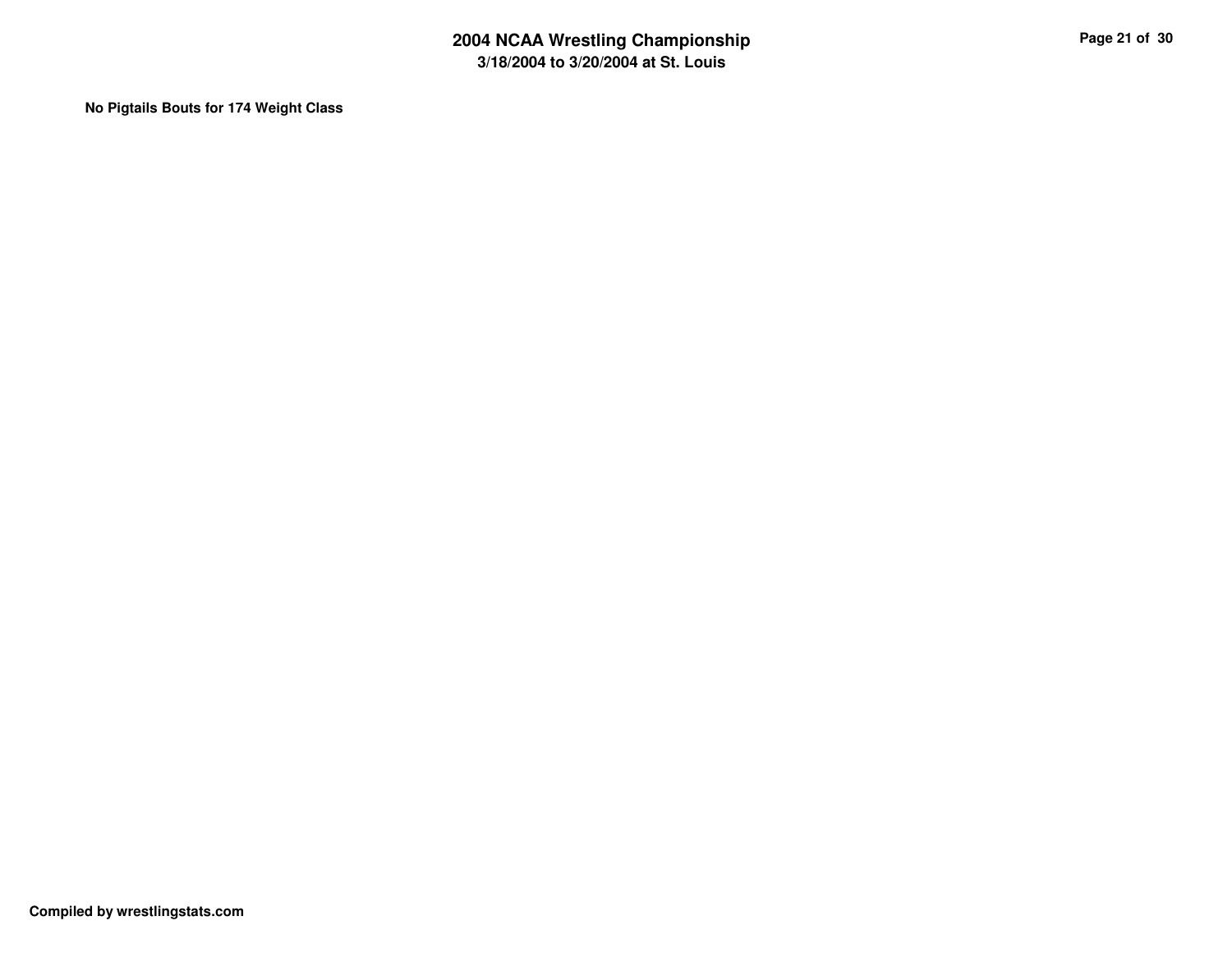| Greg Jones MT 22-7, 6:50<br>Frank Cornely, Duke<br>Greg Jones 3-1<br>184 Weight Class<br>Josh McLay, Minnesota<br>Josh McLay 3-2<br>Brad Christie, Hofstra<br>Greg Jones 3-2<br>Brian Glynn, Illinois [9]<br>Brian Glynn 12-1<br>Mike Frank, Duquesne<br>Brian Glynn 5-3<br>Brad Reinke, Wisconsin<br>Brad Reinke 10-5<br>Kurt Backes, Iowa State [8]<br>Greg Jones 8-3<br>Travis Pascoe, Nebraska [5]<br>Blake Kaplan 4-3<br>Blake Kaplan, Ohio State<br>Paul Bradley 9-4<br>Alex Clemsen, Edinboro<br>Paul Bradley 3-2<br>Paul Bradley, Iowa [12]<br>Paul Bradley 4-3<br>Paul Velekei, Pennsylvania<br>Ben Wissel 8-2<br>Ben Wissel, Purdue<br>Ben Wissel 2-2 TB<br>Ryan Halsey, Cal Poly-SLO<br>Eric Bradley 6-2<br>Eric Bradley, Penn State [4]<br>Greg Jones 10-5<br>Jake Rosholt, Oklahoma State [3]<br>Jake Rosholt 5-4<br>Sam Wendland, Wyoming<br>Jake Rosholt TF 16-0 4:23<br>Nick Ciarcia, Brown<br>Dan Pitsch 8-6<br>Dan Pitsch, Oregon State<br>Jake Rosholt 4-1<br>Nick Catone, Rider [11]<br>Nick Catone 15-5<br>Ron Howard, Cleveland State<br>Nate Mesyn 2-0<br>Nate Mesyn, Michigan State<br>Nate Mesyn 2-0<br>Nick Frost, Arizona State [6]<br>Ben Heizer 4-1<br>Matt Pell, Missouri [7]<br>Matt Pell 6-3<br>Luke Calvert, Army<br>Travis Frick 5-3<br>Ed Magrys, Eastern Michigan<br>Travis Frick Fall 6:59<br>Travis Frick, Lehigh [10]<br>Ben Heizer 4-2<br>Justin Dyer, Oklahoma<br>Jerry Rinaldi 8-3 TB<br>Jerry Rinaldi, Cornell<br>Ben Heizer 4-0<br>Rudy Medini, Rutgers<br>Ben Heizer 8-4<br>Ben Heizer, Northern Illinois [2] | Greg Jones, West Virginia [1] |  |  |
|------------------------------------------------------------------------------------------------------------------------------------------------------------------------------------------------------------------------------------------------------------------------------------------------------------------------------------------------------------------------------------------------------------------------------------------------------------------------------------------------------------------------------------------------------------------------------------------------------------------------------------------------------------------------------------------------------------------------------------------------------------------------------------------------------------------------------------------------------------------------------------------------------------------------------------------------------------------------------------------------------------------------------------------------------------------------------------------------------------------------------------------------------------------------------------------------------------------------------------------------------------------------------------------------------------------------------------------------------------------------------------------------------------------------------------------------------------------------------------------------------------------------------------------------------------|-------------------------------|--|--|
|                                                                                                                                                                                                                                                                                                                                                                                                                                                                                                                                                                                                                                                                                                                                                                                                                                                                                                                                                                                                                                                                                                                                                                                                                                                                                                                                                                                                                                                                                                                                                            |                               |  |  |
|                                                                                                                                                                                                                                                                                                                                                                                                                                                                                                                                                                                                                                                                                                                                                                                                                                                                                                                                                                                                                                                                                                                                                                                                                                                                                                                                                                                                                                                                                                                                                            |                               |  |  |
|                                                                                                                                                                                                                                                                                                                                                                                                                                                                                                                                                                                                                                                                                                                                                                                                                                                                                                                                                                                                                                                                                                                                                                                                                                                                                                                                                                                                                                                                                                                                                            |                               |  |  |
|                                                                                                                                                                                                                                                                                                                                                                                                                                                                                                                                                                                                                                                                                                                                                                                                                                                                                                                                                                                                                                                                                                                                                                                                                                                                                                                                                                                                                                                                                                                                                            |                               |  |  |
|                                                                                                                                                                                                                                                                                                                                                                                                                                                                                                                                                                                                                                                                                                                                                                                                                                                                                                                                                                                                                                                                                                                                                                                                                                                                                                                                                                                                                                                                                                                                                            |                               |  |  |
|                                                                                                                                                                                                                                                                                                                                                                                                                                                                                                                                                                                                                                                                                                                                                                                                                                                                                                                                                                                                                                                                                                                                                                                                                                                                                                                                                                                                                                                                                                                                                            |                               |  |  |
|                                                                                                                                                                                                                                                                                                                                                                                                                                                                                                                                                                                                                                                                                                                                                                                                                                                                                                                                                                                                                                                                                                                                                                                                                                                                                                                                                                                                                                                                                                                                                            |                               |  |  |
|                                                                                                                                                                                                                                                                                                                                                                                                                                                                                                                                                                                                                                                                                                                                                                                                                                                                                                                                                                                                                                                                                                                                                                                                                                                                                                                                                                                                                                                                                                                                                            |                               |  |  |
|                                                                                                                                                                                                                                                                                                                                                                                                                                                                                                                                                                                                                                                                                                                                                                                                                                                                                                                                                                                                                                                                                                                                                                                                                                                                                                                                                                                                                                                                                                                                                            |                               |  |  |
|                                                                                                                                                                                                                                                                                                                                                                                                                                                                                                                                                                                                                                                                                                                                                                                                                                                                                                                                                                                                                                                                                                                                                                                                                                                                                                                                                                                                                                                                                                                                                            |                               |  |  |
|                                                                                                                                                                                                                                                                                                                                                                                                                                                                                                                                                                                                                                                                                                                                                                                                                                                                                                                                                                                                                                                                                                                                                                                                                                                                                                                                                                                                                                                                                                                                                            |                               |  |  |
|                                                                                                                                                                                                                                                                                                                                                                                                                                                                                                                                                                                                                                                                                                                                                                                                                                                                                                                                                                                                                                                                                                                                                                                                                                                                                                                                                                                                                                                                                                                                                            |                               |  |  |
|                                                                                                                                                                                                                                                                                                                                                                                                                                                                                                                                                                                                                                                                                                                                                                                                                                                                                                                                                                                                                                                                                                                                                                                                                                                                                                                                                                                                                                                                                                                                                            |                               |  |  |
|                                                                                                                                                                                                                                                                                                                                                                                                                                                                                                                                                                                                                                                                                                                                                                                                                                                                                                                                                                                                                                                                                                                                                                                                                                                                                                                                                                                                                                                                                                                                                            |                               |  |  |
|                                                                                                                                                                                                                                                                                                                                                                                                                                                                                                                                                                                                                                                                                                                                                                                                                                                                                                                                                                                                                                                                                                                                                                                                                                                                                                                                                                                                                                                                                                                                                            |                               |  |  |
|                                                                                                                                                                                                                                                                                                                                                                                                                                                                                                                                                                                                                                                                                                                                                                                                                                                                                                                                                                                                                                                                                                                                                                                                                                                                                                                                                                                                                                                                                                                                                            |                               |  |  |
|                                                                                                                                                                                                                                                                                                                                                                                                                                                                                                                                                                                                                                                                                                                                                                                                                                                                                                                                                                                                                                                                                                                                                                                                                                                                                                                                                                                                                                                                                                                                                            |                               |  |  |
|                                                                                                                                                                                                                                                                                                                                                                                                                                                                                                                                                                                                                                                                                                                                                                                                                                                                                                                                                                                                                                                                                                                                                                                                                                                                                                                                                                                                                                                                                                                                                            |                               |  |  |
|                                                                                                                                                                                                                                                                                                                                                                                                                                                                                                                                                                                                                                                                                                                                                                                                                                                                                                                                                                                                                                                                                                                                                                                                                                                                                                                                                                                                                                                                                                                                                            |                               |  |  |
|                                                                                                                                                                                                                                                                                                                                                                                                                                                                                                                                                                                                                                                                                                                                                                                                                                                                                                                                                                                                                                                                                                                                                                                                                                                                                                                                                                                                                                                                                                                                                            |                               |  |  |
|                                                                                                                                                                                                                                                                                                                                                                                                                                                                                                                                                                                                                                                                                                                                                                                                                                                                                                                                                                                                                                                                                                                                                                                                                                                                                                                                                                                                                                                                                                                                                            |                               |  |  |
|                                                                                                                                                                                                                                                                                                                                                                                                                                                                                                                                                                                                                                                                                                                                                                                                                                                                                                                                                                                                                                                                                                                                                                                                                                                                                                                                                                                                                                                                                                                                                            |                               |  |  |
|                                                                                                                                                                                                                                                                                                                                                                                                                                                                                                                                                                                                                                                                                                                                                                                                                                                                                                                                                                                                                                                                                                                                                                                                                                                                                                                                                                                                                                                                                                                                                            |                               |  |  |
|                                                                                                                                                                                                                                                                                                                                                                                                                                                                                                                                                                                                                                                                                                                                                                                                                                                                                                                                                                                                                                                                                                                                                                                                                                                                                                                                                                                                                                                                                                                                                            |                               |  |  |
|                                                                                                                                                                                                                                                                                                                                                                                                                                                                                                                                                                                                                                                                                                                                                                                                                                                                                                                                                                                                                                                                                                                                                                                                                                                                                                                                                                                                                                                                                                                                                            |                               |  |  |
|                                                                                                                                                                                                                                                                                                                                                                                                                                                                                                                                                                                                                                                                                                                                                                                                                                                                                                                                                                                                                                                                                                                                                                                                                                                                                                                                                                                                                                                                                                                                                            |                               |  |  |
|                                                                                                                                                                                                                                                                                                                                                                                                                                                                                                                                                                                                                                                                                                                                                                                                                                                                                                                                                                                                                                                                                                                                                                                                                                                                                                                                                                                                                                                                                                                                                            |                               |  |  |
|                                                                                                                                                                                                                                                                                                                                                                                                                                                                                                                                                                                                                                                                                                                                                                                                                                                                                                                                                                                                                                                                                                                                                                                                                                                                                                                                                                                                                                                                                                                                                            |                               |  |  |
|                                                                                                                                                                                                                                                                                                                                                                                                                                                                                                                                                                                                                                                                                                                                                                                                                                                                                                                                                                                                                                                                                                                                                                                                                                                                                                                                                                                                                                                                                                                                                            |                               |  |  |
|                                                                                                                                                                                                                                                                                                                                                                                                                                                                                                                                                                                                                                                                                                                                                                                                                                                                                                                                                                                                                                                                                                                                                                                                                                                                                                                                                                                                                                                                                                                                                            |                               |  |  |
|                                                                                                                                                                                                                                                                                                                                                                                                                                                                                                                                                                                                                                                                                                                                                                                                                                                                                                                                                                                                                                                                                                                                                                                                                                                                                                                                                                                                                                                                                                                                                            |                               |  |  |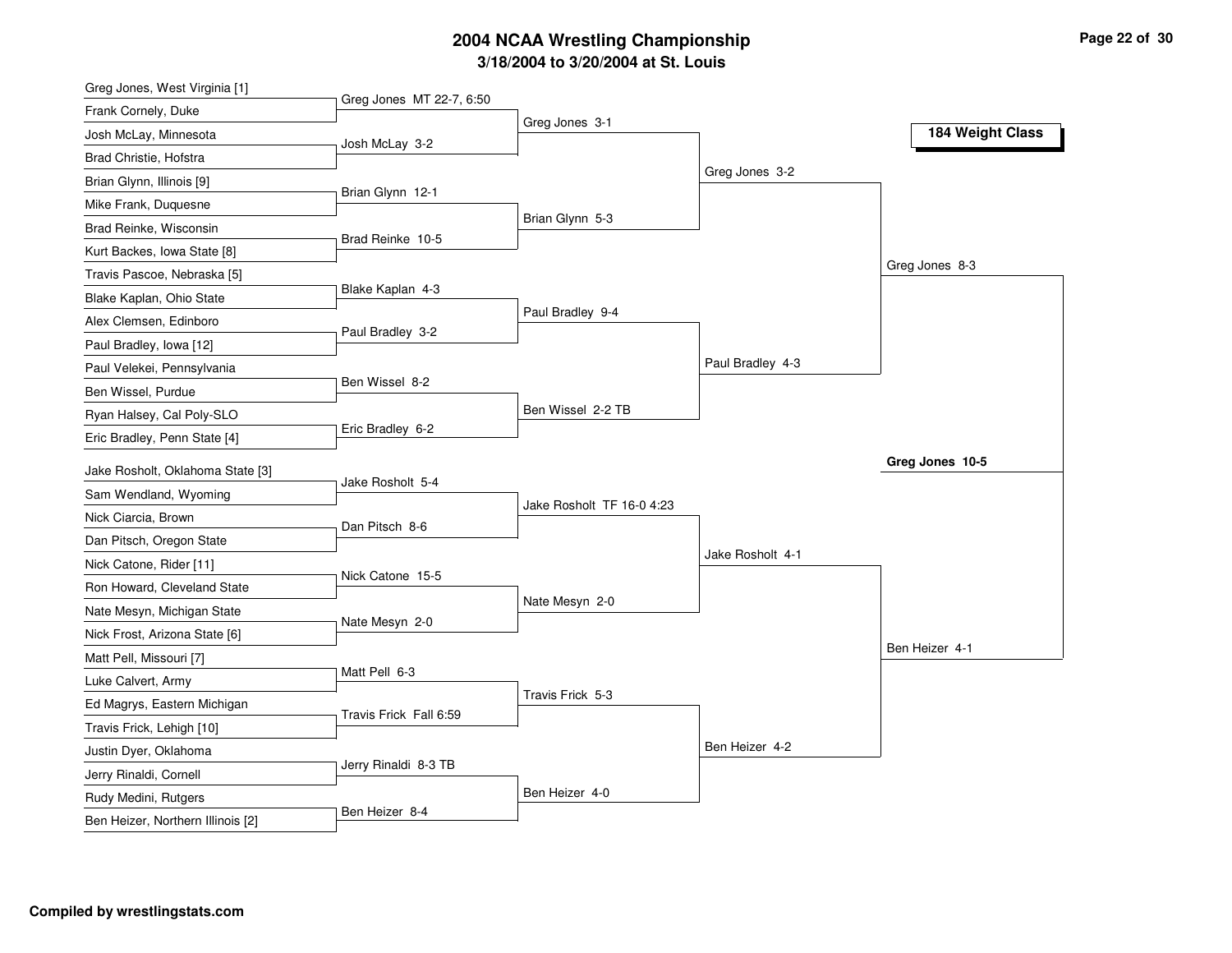| Medini, Rutgers          |                      |                   |                       |            |                                                         |
|--------------------------|----------------------|-------------------|-----------------------|------------|---------------------------------------------------------|
| Dyer, Oklahoma           | Medini Fall 6:06     |                   |                       |            |                                                         |
|                          |                      | Kaplan Fall 0:46  |                       |            | <b>184 Consolation Bracket</b>                          |
|                          | Kaplan, Ohio State   |                   |                       |            |                                                         |
| Magrys, Eastern Michigan |                      |                   | Kaplan 7-3            |            |                                                         |
|                          | Calvert Fall 1:14    |                   |                       |            |                                                         |
| Calvert, Army            |                      | Bradley 8-6       |                       | Kaplan 3-0 |                                                         |
|                          | Bradley, Penn State  |                   | Mesyn, Michigan State |            |                                                         |
| Frost, Arizona State     | Frost TF 18-3 5:44   |                   |                       |            | Kaplan 9-1                                              |
| Howard, Cleveland State  |                      |                   |                       |            | Bradley 4-3                                             |
|                          |                      | Frost 2-0         |                       |            |                                                         |
|                          | McLay, Minnesota     |                   |                       |            | Bradley, lowa                                           |
| Ciarcia, Brown           |                      |                   | Ciarcia 3-1           |            |                                                         |
| Wendland, Wyoming        | Ciarcia 9-4          |                   |                       | Frick 2-1  |                                                         |
|                          |                      | Ciarcia Fall 1:16 |                       |            | Jake Rosholt, Oklahoma State 6-5<br><b>Third Place:</b> |
|                          | Reinke, Wisconsin    |                   | Frick, Lehigh         |            |                                                         |
| Halsey, Cal Poly-SLO     |                      |                   |                       |            | Fourth Place: Paul Bradley, Iowa                        |
| Velekei, Pennsylvania    | Halsey 13-2          |                   |                       |            | Fifth Place: Blake Kaplan, Ohio State 8-0               |
|                          |                      | Pell 4-2 OT       |                       |            | Sixth Place: Brian Glynn, Illinois                      |
|                          | Pell, Missouri       |                   |                       |            | Seventh Place: Kurt Backes, Iowa State 4-3              |
| Clemsen, Edinboro        |                      |                   | Pell 12-6             |            | Eighth Place: Travis Frick, Lehigh                      |
|                          | Pascoe 8-4           |                   |                       |            |                                                         |
| Pascoe, Nebraska         |                      | Pascoe 9-5        |                       | Glynn 6-2  |                                                         |
|                          | Rinaldi, Cornell     |                   | Glynn, Illinois       |            |                                                         |
| Backes, Iowa State       |                      |                   |                       |            | Glynn 6-2                                               |
| Frank, Duquesne          | Backes Fall 3:56     |                   |                       |            |                                                         |
|                          |                      | Backes 13-4       |                       |            | Rosholt 5-3                                             |
|                          | Pitsch, Oregon State |                   |                       |            | Rosholt, Oklahoma State                                 |
| Christie, Hofstra        |                      |                   | Backes 5-4            |            |                                                         |
| Cornely, Duke            | Cornely 9-3          |                   |                       | Backes 7-2 |                                                         |
|                          |                      | Cornely 6-5       |                       |            |                                                         |
|                          | Catone, Rider        |                   | Wissel, Purdue        |            |                                                         |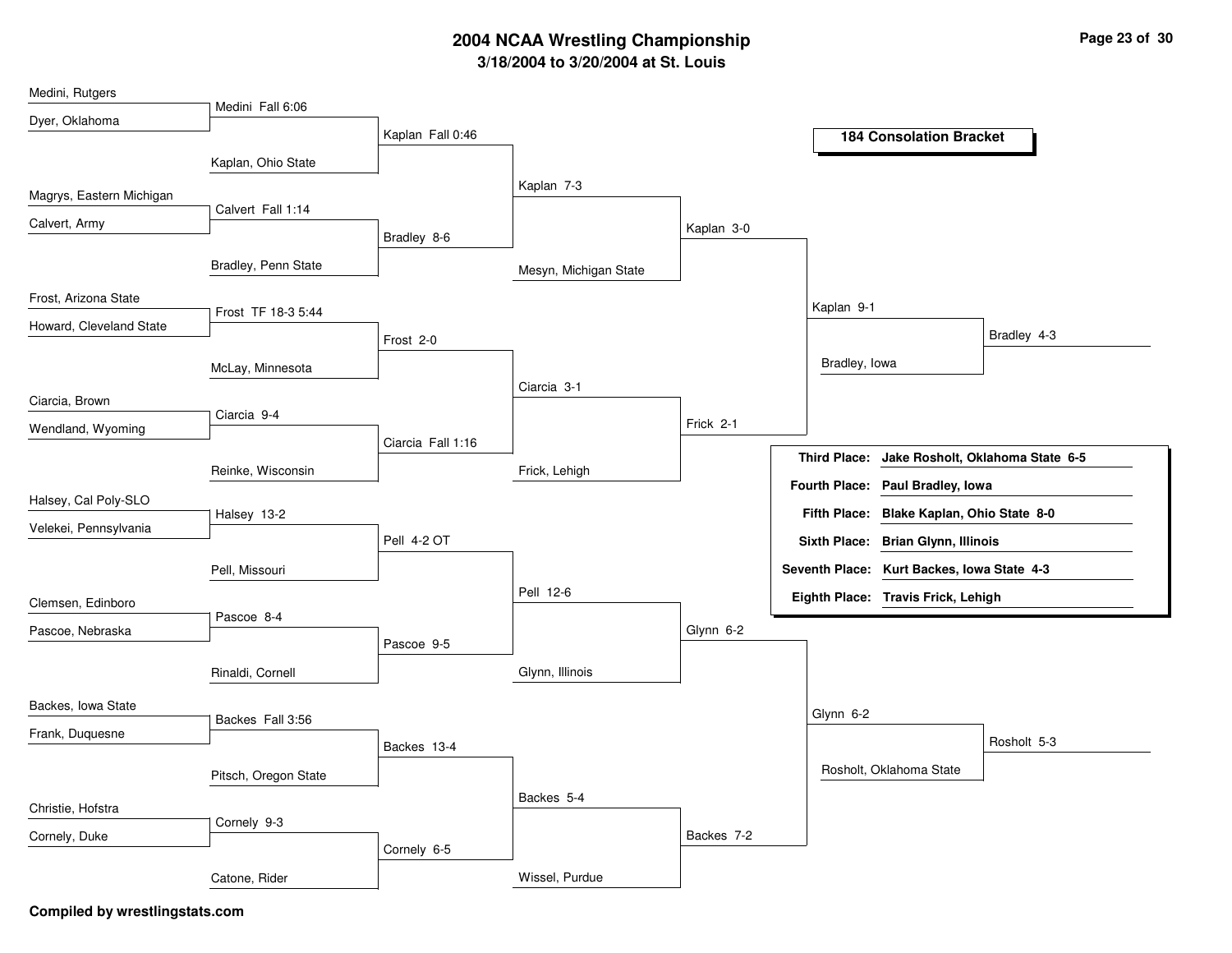| <b>Championship Pigtail Bouts for 184</b>                                |                   |
|--------------------------------------------------------------------------|-------------------|
| Matt Pell - Missouri                                                     |                   |
| John Davis - Tennessee-Chattanooga                                       | <b>Pell 4-1</b>   |
| Paul Bradley - Iowa                                                      |                   |
| Greg Gifford - Fresno State                                              | Bradley Fall 4:33 |
| Nick Catone - Rider                                                      |                   |
| Brandon Bear - California-Davis                                          | Catone 7-3        |
| Brian Glynn - Illinois                                                   |                   |
| Mark Canty - North Carolina                                              | Glynn 11-3        |
| <b>Consolation Pigtail Bouts for 184</b><br>Ed Magrys - Eastern Michigan |                   |
| Mark Canty - North Carolina                                              | Magrys 4-3        |
| Ron Howard - Cleveland State<br>Greg Gifford - Fresno State              | Howard 11-4       |
| Kurt Backes - Iowa State                                                 |                   |
| John Davis - Tennessee-Chattanooga                                       | Backes 5-3        |
| Alex Clemsen - Edinboro                                                  |                   |
| Brandon Bear - California-Davis                                          | Clemsen 8-5       |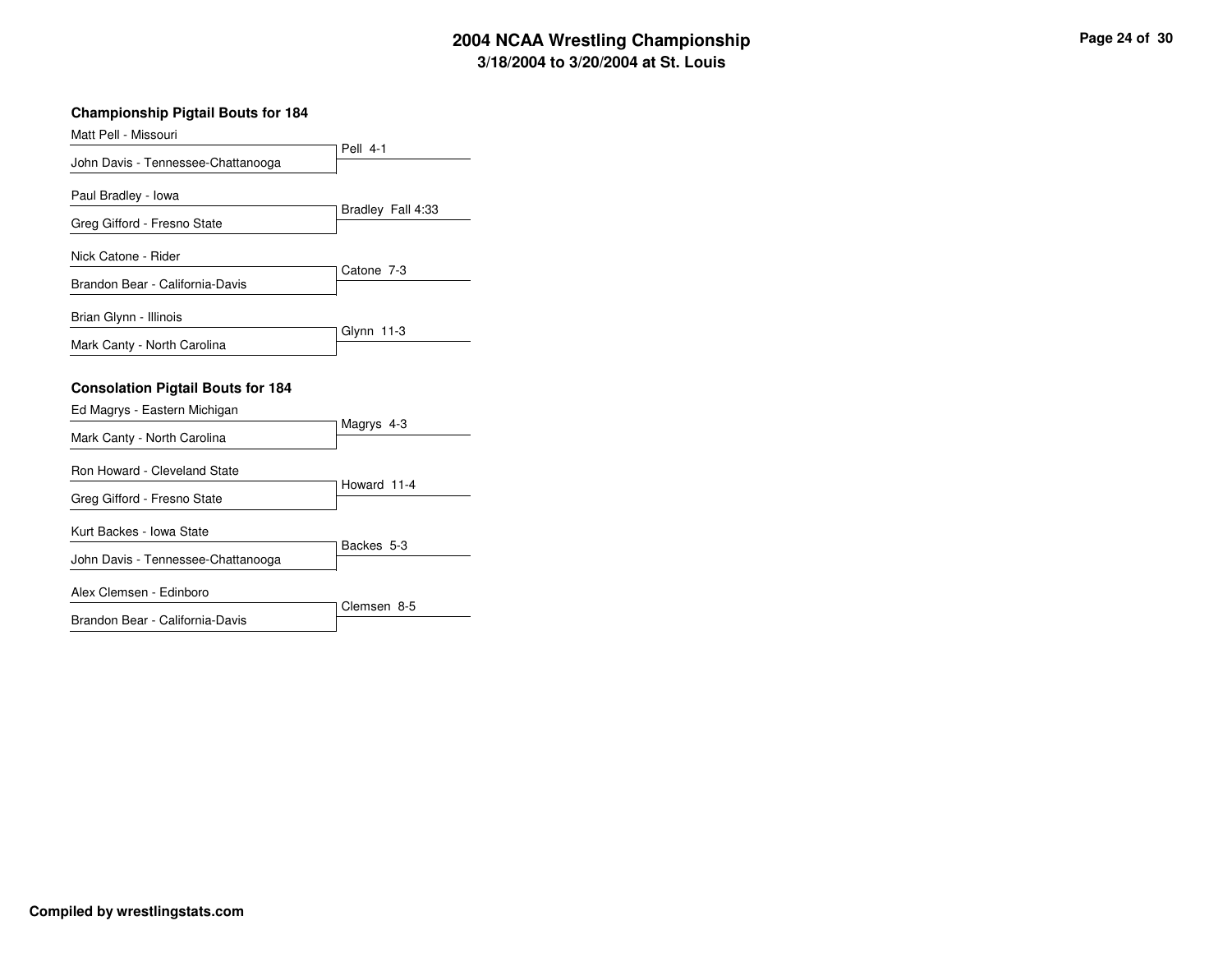| Damion Hahn, Minnesota [1]                                |                            |                       |                  |                  |
|-----------------------------------------------------------|----------------------------|-----------------------|------------------|------------------|
| Kevin Kessner, Wyoming                                    | Damion Hahn 12-4           | Damion Hahn 13-4      |                  |                  |
| Jeff Clemens, Michigan State                              | Rusty Blackmon Fall 5:39   |                       |                  | 197 Weight Class |
| Rusty Blackmon, Oklahoma State                            |                            |                       |                  |                  |
| K.C. Walsh, Boise State [9]                               | K.C. Walsh 9-5             |                       | Damion Hahn 6-2  |                  |
| Venroy July, North Carolina                               |                            |                       |                  |                  |
| Josh Birt, Pittsburgh                                     | Josh Birt Fall 1:14        | Josh Birt 8-2         |                  |                  |
| Matt Greenberg, Cornell [8]                               |                            |                       |                  |                  |
| B.J. Padden, Nebraska [5]                                 |                            |                       |                  | Damion Hahn 2-1  |
| J.D. Bergman, Ohio State                                  | B.J. Padden 8-6 OT         |                       |                  |                  |
| Joe Phillips, Cleveland State                             | Marcio Botelho 6-2         | B.J. Padden 7-5 OT    |                  |                  |
| Marcio Botelho, Fresno State [12]                         |                            |                       |                  |                  |
| Reggie Lee, Harvard                                       |                            |                       | Ryan Bader 5-3   |                  |
| Joel Weimer, Ohio University                              | Joel Weimer 3-1 OT         |                       |                  |                  |
| Jeff Foust, Missouri                                      |                            | Ryan Bader 4-1        |                  |                  |
| Ryan Bader, Arizona State [4]                             | Ryan Bader 7-0             |                       |                  |                  |
|                                                           |                            |                       |                  |                  |
|                                                           |                            |                       |                  | Damion Hahn 6-2  |
| Sean Stender, Northern Iowa [3]                           | Sean Stender 12-2          |                       |                  |                  |
| Matt Delguyd, Northwestern                                |                            | Sean Stender 17-4     |                  |                  |
| Zach Garren, North Carolina State                         | Matt Daddino 8-3           |                       |                  |                  |
| Matt Daddino, West Virginia                               |                            |                       | Sean Stender 8-4 |                  |
| Pat DeGain, Indiana [11]                                  | Pat DeGain 7-4             |                       |                  |                  |
| Dave Burns, North Carolina-Greensboro                     |                            | Pat DeGain 12-10      |                  |                  |
| Ryan Flaherty, Wisconsin                                  | Matt Monteiro 8-5          |                       |                  |                  |
| Matt Monteiro, Cal State-Bakersfield [6]                  |                            |                       |                  | Ryan Fulsaas 8-7 |
| Chris Jones, Drexel [7]                                   | Chris Jones 3-1 OT         |                       |                  |                  |
| Landon Seefeldt, Cal State-Fullerton                      |                            | Ryan Fulsaas 3-1      |                  |                  |
| Bye                                                       | Ryan Fulsaas               |                       |                  |                  |
| Ryan Fulsaas, Iowa [10]                                   |                            |                       | Ryan Fulsaas 7-6 |                  |
| Marcus Schontube, Pennsylvania                            | Marcus Schontube Fall 1:13 |                       |                  |                  |
| Aaron Smith, Millersville<br>Kyle Cerminara, SUNY-Buffalo |                            | Chris Skretkowicz 7-1 |                  |                  |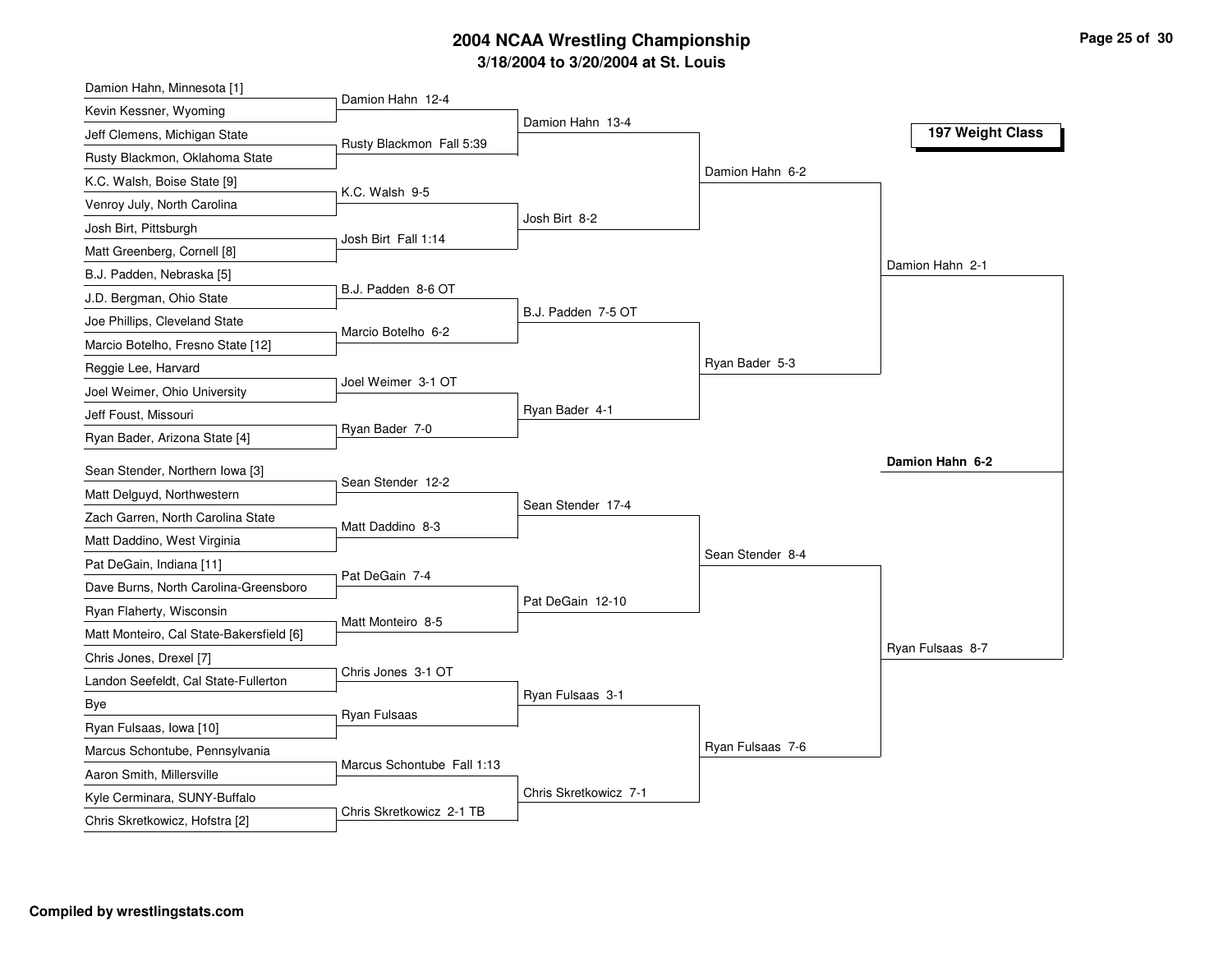| Cerminara, SUNY-Buffalo        |                               |                    |                      |                    |                     |                                            |                                                  |
|--------------------------------|-------------------------------|--------------------|----------------------|--------------------|---------------------|--------------------------------------------|--------------------------------------------------|
| Smith, Millersville            | Cerminara Fall 2:08           |                    |                      |                    |                     |                                            |                                                  |
|                                |                               | Cerminara 9-6 OT   |                      |                    |                     | <b>197 Consolation Bracket</b>             |                                                  |
|                                | Botelho, Fresno State         |                    |                      |                    |                     |                                            |                                                  |
| Seefeldt, Cal State-Fullerton  |                               |                    | Cerminara 3-2        |                    |                     |                                            |                                                  |
|                                | Seefeldt                      |                    |                      |                    |                     |                                            |                                                  |
| Bye                            |                               | Weimer Med FFT     |                      | Cerminara 2-1 TB   |                     |                                            |                                                  |
|                                | Weimer, Ohio University       |                    | DeGain, Indiana      |                    |                     |                                            |                                                  |
| Flaherty, Wisconsin            | Flaherty 8-4                  |                    |                      |                    | Skretkowicz 6-0     |                                            |                                                  |
| Burns, North Carolina-Greensbo |                               | Blackmon Fall 1:29 |                      |                    |                     |                                            | Bader 4-1                                        |
|                                | Blackmon, Oklahoma State      |                    |                      |                    |                     | Bader, Arizona State                       |                                                  |
| Garren, North Carolina State   |                               |                    | Blackmon 5-0         |                    |                     |                                            |                                                  |
| Delguyd, Northwestern          | Delguyd 6-3                   |                    |                      | Skretkowicz 11-0   |                     |                                            |                                                  |
|                                |                               | Delguyd 10-3       |                      |                    | <b>Third Place:</b> | J.D. Bergman, Ohio State 5-4               |                                                  |
|                                | Walsh, Boise State            |                    | Skretkowicz, Hofstra |                    |                     | Fourth Place: Ryan Bader, Arizona State    |                                                  |
| Foust, Missouri                | Foust 3-2                     |                    |                      |                    |                     |                                            | Fifth Place: Chris Skretkowicz, Hofstra DFT 6:00 |
| Lee, Harvard                   |                               | Foust DFT 3:44     |                      |                    |                     |                                            |                                                  |
|                                |                               |                    |                      |                    |                     | Sixth Place: Sean Stender, Northern Iowa   |                                                  |
|                                | Jones, Drexel                 |                    |                      |                    |                     | Seventh Place: Matt Greenberg, Cornell 6-2 |                                                  |
| Phillips, Cleveland State      |                               |                    | Bergman 6-3          |                    |                     | Eighth Place: Kyle Cerminara, SUNY-Buffalo |                                                  |
| Bergman, Ohio State            | Bergman Fall 2:27             |                    |                      | Bergman 4-2        |                     |                                            |                                                  |
|                                |                               | Bergman Fall 1:45  |                      |                    |                     |                                            |                                                  |
|                                | Schontube, Pennsylvania       |                    | Birt, Pittsburgh     |                    |                     |                                            |                                                  |
| Greenberg, Cornell             |                               |                    |                      |                    | Bergman DFT         |                                            |                                                  |
| July, North Carolina           | Greenberg 6-3                 |                    |                      |                    |                     |                                            |                                                  |
|                                |                               | Greenberg 11-6     |                      |                    |                     |                                            | Bergman 7-5                                      |
|                                | Daddino, West Virginia        |                    |                      |                    |                     | Stender, Northern Iowa                     |                                                  |
| Clemens, Michigan State        |                               |                    | Greenberg 6-2        |                    |                     |                                            |                                                  |
| Kessner, Wyoming               | Kessner 13-5                  |                    |                      | Greenberg DFT 2:19 |                     |                                            |                                                  |
|                                |                               | Kessner 5-1        |                      |                    |                     |                                            |                                                  |
|                                | Monteiro, Cal State-Bakersfie |                    | Padden, Nebraska     |                    |                     |                                            |                                                  |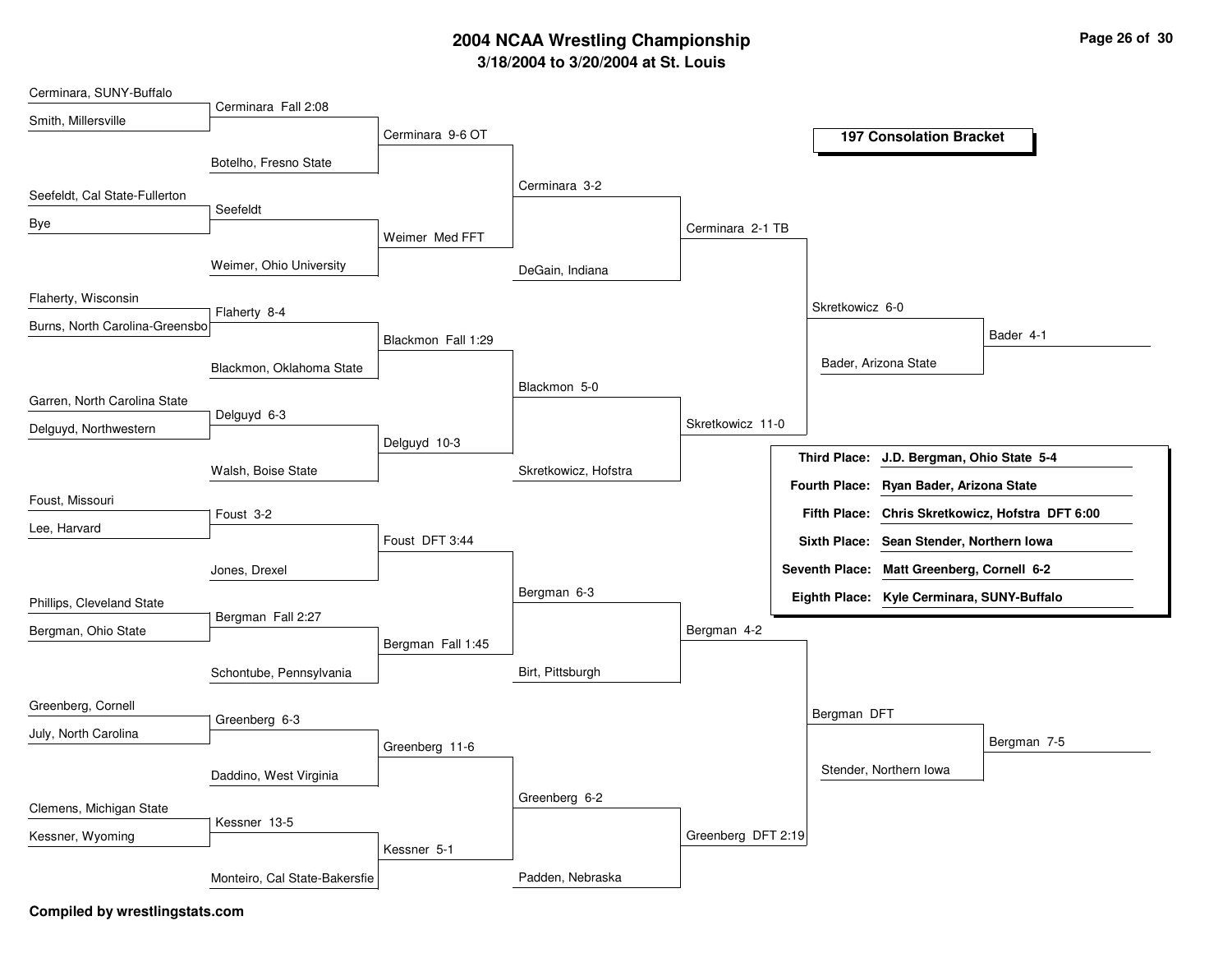**No Pigtails Bouts for 197 Weight Class**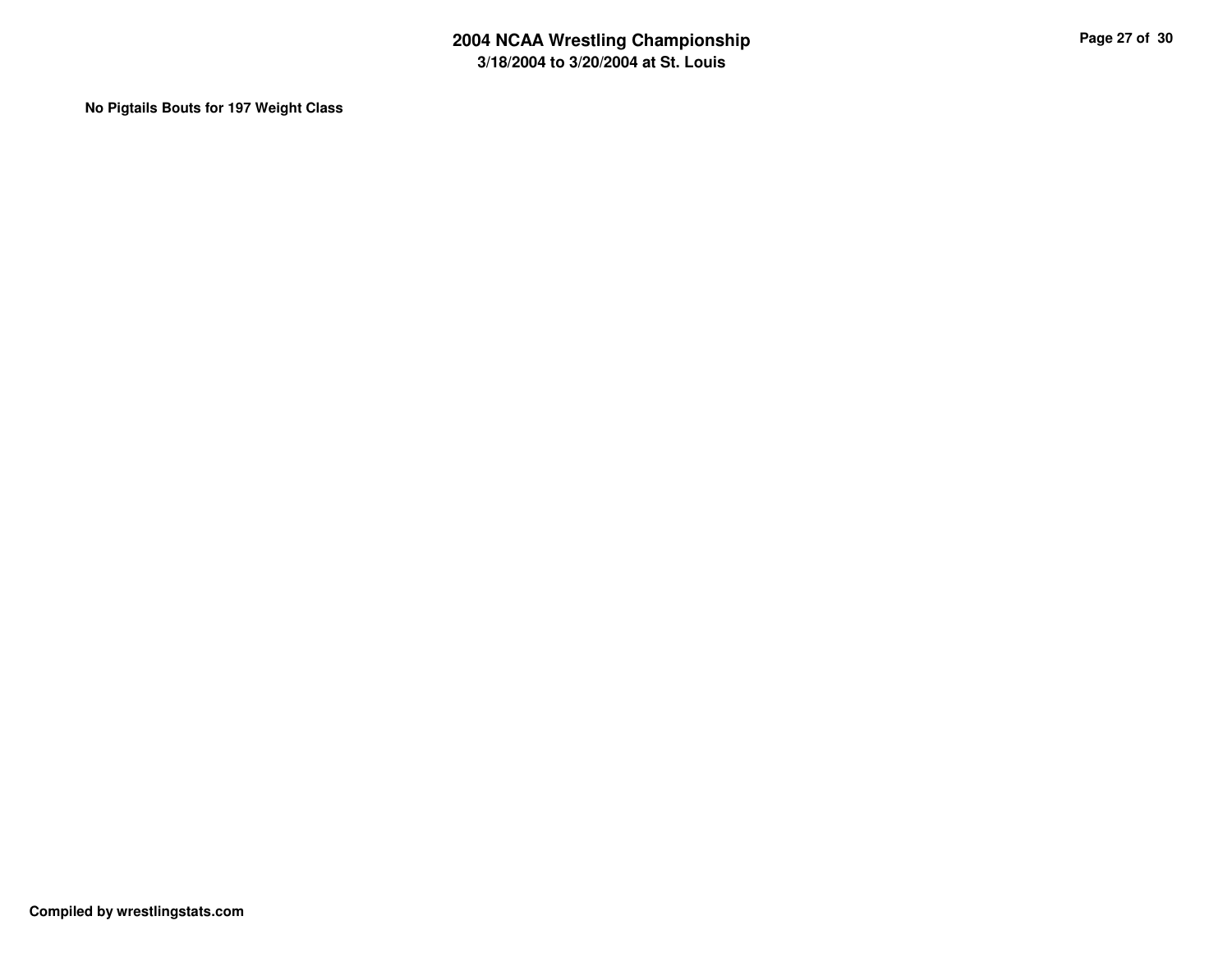| Tommy Rowlands, Ohio State [1]                                |                            |                          |                    |                    |
|---------------------------------------------------------------|----------------------------|--------------------------|--------------------|--------------------|
| Bill Stouffer, Central Michigan                               | Tommy Rowlands 18-6        |                          |                    |                    |
| Bye                                                           | <b>Matt Wilcox</b>         | Tommy Rowlands Fall 4:03 |                    | 285 Weight Class   |
| Matt Wilcox, Clarion                                          |                            |                          |                    |                    |
| Russ Davie, Cleveland State [9]                               |                            |                          | Tommy Rowlands 8-6 |                    |
| Bode Ogunwole, Harvard                                        | Bode Ogunwole 2-0          |                          |                    |                    |
| Ryan Adams, North Carolina                                    |                            | Bode Ogunwole 3-2        |                    |                    |
| Clinton Walbeck, Fresno State [8]                             | Clinton Walbeck DFT 3:49   |                          |                    |                    |
| Cole Konrad, Minnesota [5]                                    |                            |                          |                    | Tommy Rowlands 5-2 |
| Joe Hennis, Edinboro                                          | Cole Konrad 6-1            |                          |                    |                    |
| Ryan Fuller, Iowa                                             |                            | Cole Konrad 6-0          |                    |                    |
| Scott Coleman, Iowa State [12]                                | Ryan Fuller 3-1            |                          |                    |                    |
| Clifford Starks, Arizona State                                |                            |                          | Leonce Crump 5-3   |                    |
| Jeremiah Beltran, Ohio University                             | Jeremiah Beltran 2-1       |                          |                    |                    |
| Tanner Garrett, Navy                                          |                            | Leonce Crump 11-2        |                    |                    |
| Leonce Crump, Oklahoma [4]                                    | Leonce Crump Fall 1:12     |                          |                    |                    |
|                                                               |                            |                          |                    | Tommy Rowlands 6-2 |
| Matt Feast, Pennsylvania [3]<br>Jacob McGinnis, Boise State   | Matt Feast 19-7            |                          |                    |                    |
|                                                               |                            | Matt Feast 3-0           |                    |                    |
| Ramel Meekins, Rutgers                                        | Derrell Lorthridge 5-3     |                          |                    |                    |
| Derrell Lorthridge, Old Dominion                              |                            |                          |                    |                    |
| Dusty Hoffschneider, Wyoming [11]                             |                            |                          | Matt Feast 3-1 OT  |                    |
|                                                               | Dusty Hoffschneider 8-6 OT |                          |                    |                    |
| Marc Allemang, Duquesne                                       |                            | Greg Wagner 3-2          |                    |                    |
| Jamie Rakevich, Oregon State                                  | Greg Wagner 3-2            |                          |                    |                    |
| Greg Wagner, Michigan [6]                                     |                            |                          |                    | Pat Cummins 3-2    |
| Israel Blevins, Purdue [7]                                    | Carmelo Marrero 10-9       |                          |                    |                    |
| Carmelo Marrero, Rider                                        |                            | Willie Gruenwald 3-2     |                    |                    |
| Bye                                                           | Willie Gruenwald           |                          |                    |                    |
| Willie Gruenwald, Oklahoma State [10]                         |                            |                          |                    |                    |
| Billy Linane, Citadel                                         | Jareck Horton 5-0          |                          | Pat Cummins 6-4 OT |                    |
| Jareck Horton, Wisconsin                                      |                            |                          |                    |                    |
| Payam Zarrinpour, Sacred Heart<br>Pat Cummins, Penn State [2] | Pat Cummins 12-4           | Pat Cummins 11-1         |                    |                    |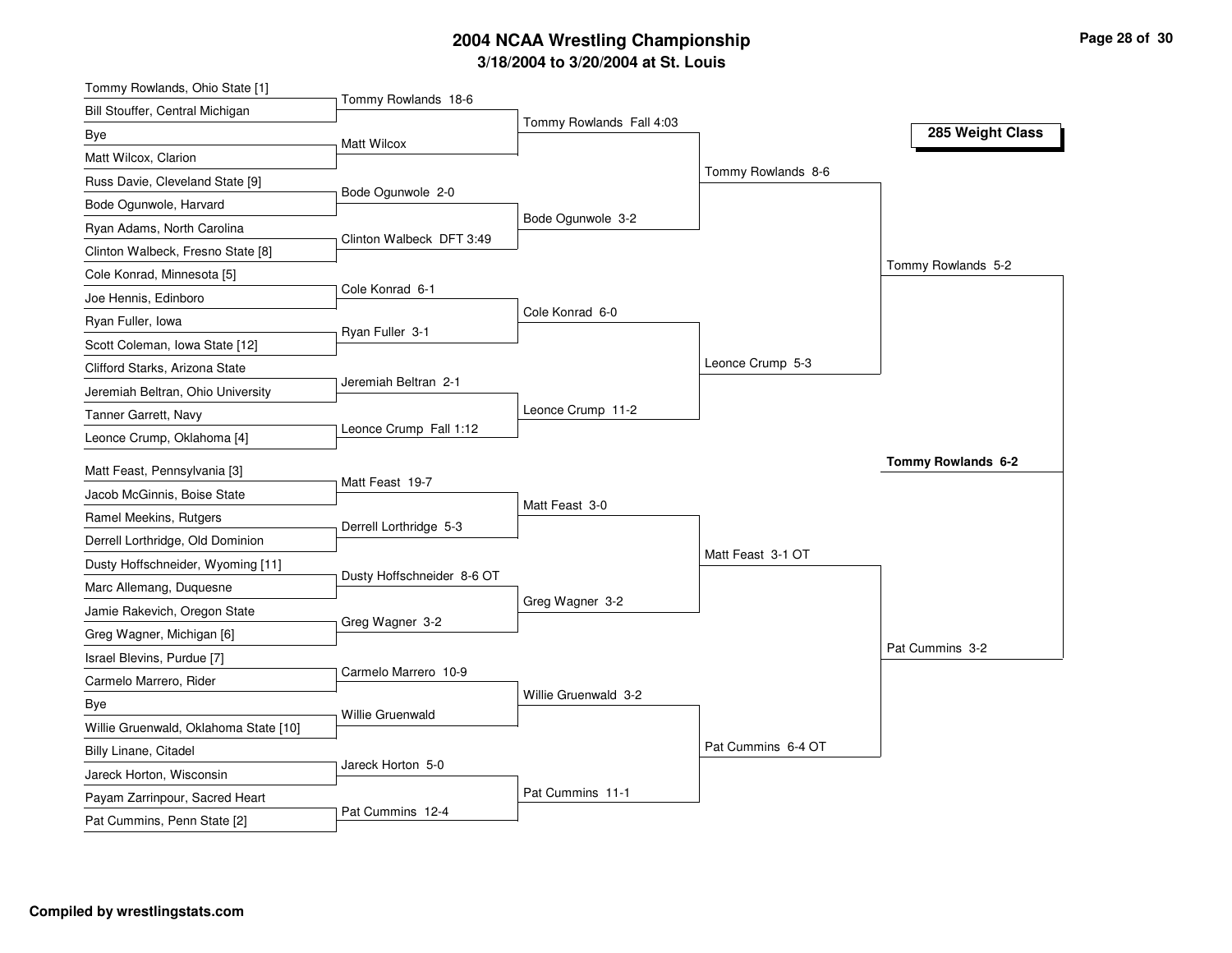| Zarrinpour, Sacred Heart   |                          |                   |                           |                     |                  |                                           |                                                     |
|----------------------------|--------------------------|-------------------|---------------------------|---------------------|------------------|-------------------------------------------|-----------------------------------------------------|
| Linane, Citadel            | Zarrinpour 3-2           |                   |                           |                     |                  |                                           |                                                     |
|                            |                          | Zarrinpour 3-0    |                           |                     |                  | <b>285 Consolation Bracket</b>            |                                                     |
|                            | Fuller, Iowa             |                   |                           |                     |                  |                                           |                                                     |
|                            |                          |                   | Blevins 11-3              |                     |                  |                                           |                                                     |
| Blevins, Purdue            | <b>Blevins</b>           |                   |                           |                     |                  |                                           |                                                     |
| Bye                        |                          |                   |                           | Wagner Fall 6:18    |                  |                                           |                                                     |
|                            |                          | Blevins 5-3       |                           |                     |                  |                                           |                                                     |
|                            | Beltran, Ohio University |                   | Wagner, Michigan          |                     |                  |                                           |                                                     |
| Rakevich, Oregon State     |                          |                   |                           |                     |                  |                                           |                                                     |
|                            | Rakevich 10-5            |                   |                           |                     | Wagner 6-2       |                                           |                                                     |
| Allemang, Duquesne         |                          | Rakevich 15-3     |                           |                     |                  |                                           | Crump 11-3                                          |
|                            |                          |                   |                           |                     | Crump, Oklahoma  |                                           |                                                     |
|                            | Wilcox, Clarion          |                   | Rakevich Fall 7:59 OT     |                     |                  |                                           |                                                     |
| Meekins, Rutgers           |                          |                   |                           |                     |                  |                                           |                                                     |
| McGinnis, Boise State      | Meekins 10-6             |                   |                           | Gruenwald Fall 6:58 |                  |                                           |                                                     |
|                            |                          | Meekins 5-3       |                           |                     |                  |                                           |                                                     |
|                            | Walbeck, Fresno State    |                   | Gruenwald, Oklahoma State |                     |                  | Third Place: Leonce Crump, Oklahoma 4-3   |                                                     |
|                            |                          |                   |                           |                     |                  | Fourth Place: Cole Konrad, Minnesota      |                                                     |
| Garrett, Navy              | Garrett 3-1              |                   |                           |                     |                  | Fifth Place: Matt Feast, Pennsylvania 6-2 |                                                     |
| Starks, Arizona State      |                          | Marrero Fall 6:14 |                           |                     |                  | Sixth Place: Greg Wagner, Michigan        |                                                     |
|                            |                          |                   |                           |                     |                  |                                           |                                                     |
|                            | Marrero, Rider           |                   |                           |                     |                  |                                           | Seventh Place: Willie Gruenwald, Oklahoma State 5-4 |
| Coleman, Iowa State        |                          |                   | Coleman 12-1              |                     |                  | Eighth Place: Scott Coleman, Iowa State   |                                                     |
|                            | Coleman Fall 1:09        |                   |                           |                     |                  |                                           |                                                     |
| Hennis, Edinboro           |                          | Coleman 9-3       |                           | Coleman 2-1 TB      |                  |                                           |                                                     |
|                            |                          |                   | Ogunwole, Harvard         |                     |                  |                                           |                                                     |
|                            | Horton, Wisconsin        |                   |                           |                     |                  |                                           |                                                     |
| Adams, North Carolina      |                          |                   |                           |                     | Konrad Fall 6:15 |                                           |                                                     |
| Davie, Cleveland State     | Davie Med FFT            |                   |                           |                     |                  |                                           |                                                     |
|                            |                          | Davie 5-3         |                           |                     |                  |                                           | Konrad 5-3                                          |
|                            | Lorthridge, Old Dominion |                   |                           |                     |                  | Feast, Pennsylvania                       |                                                     |
|                            |                          |                   | Stouffer 8-5              |                     |                  |                                           |                                                     |
| Stouffer, Central Michigan | Stouffer                 |                   |                           |                     |                  |                                           |                                                     |
| Bye                        |                          |                   |                           | Konrad 4-2 TB       |                  |                                           |                                                     |
|                            |                          | Stouffer 5-3      |                           |                     |                  |                                           |                                                     |
|                            | Hoffschneider, Wyoming   |                   | Konrad, Minnesota         |                     |                  |                                           |                                                     |